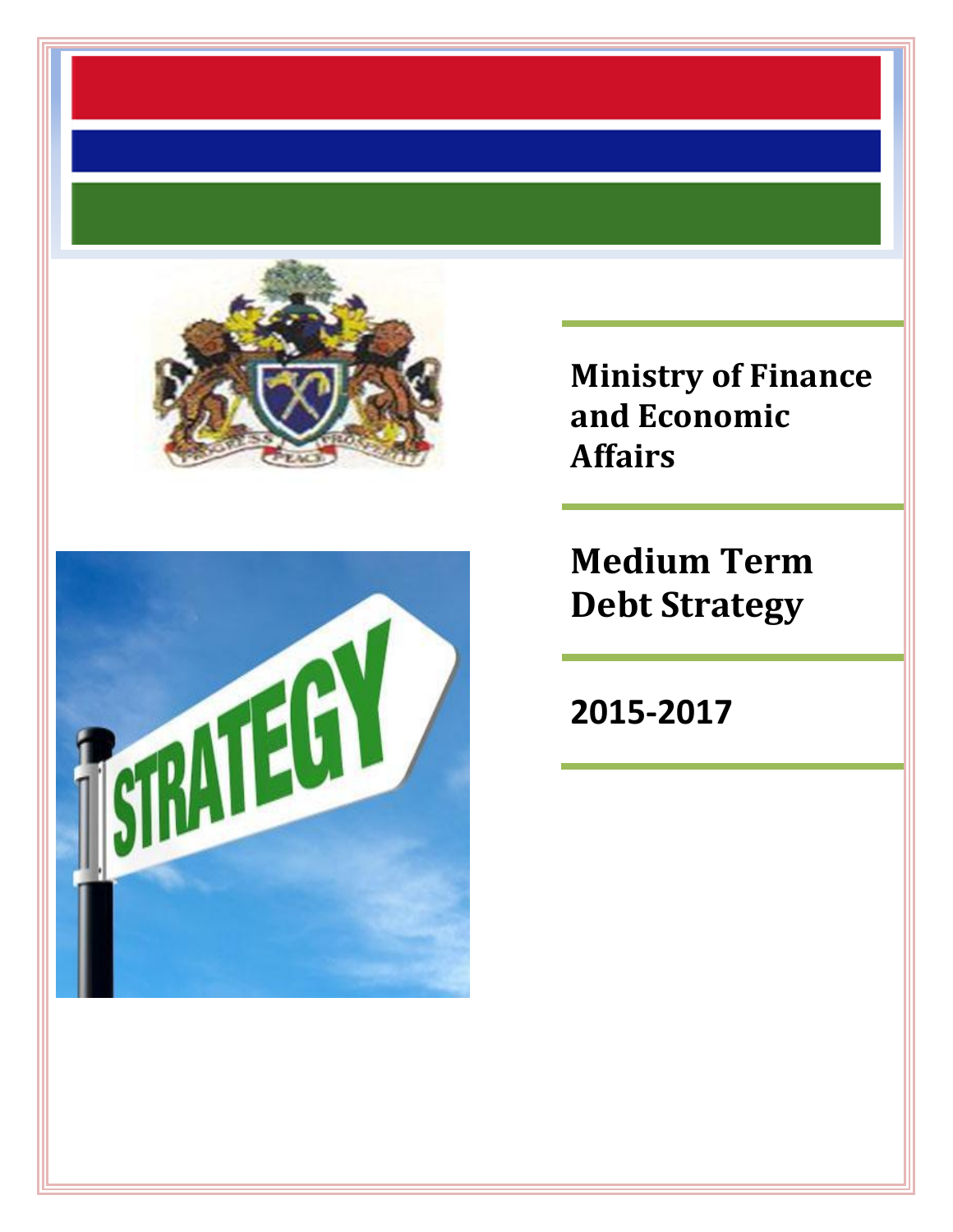#### <span id="page-1-0"></span>**FORWARD**



**Honourable Abdou Kolley Minister of Finance and Economic Affairs**

Following the lessons learnt during the recent financial and debt crises, prudent and effective debt management is more than ever very relevant in the realization of sustainable economic growth and development. The most challenging and endemic calamity witnessed in the past two centuries by the global economies and still more pronounce, has been poverty. Governments globally unanimously agreed that, the eradication of poverty is the corner/stone of any meaningful development. Therefore, substantial resources and efforts would be continuously dedicated to poverty eradication programs.

Public Debt Management's objective is to compliment the insufficient financial envelop of government in an effort to intensify poverty eradication programs through the provision of the necessary infrastructure and social amenities for a much prosperous economic growth and development. These funding requirements, to be raised through debt management programs, are supposed to be implemented in an effective and efficient manner with adequate risk management.

In light of this, the Ministry of Finance and Economics Affairs in collaboration with the relevant stakeholders have reviewed the Medium Term Debt Management Strategy (MTDS) to cover the period 2015 to 2017. Experience has thought us that enormous challenges are faced during MTDS implementation. However, if the direction set-out in the reviewed MTDS is implemented successfully, public debt management in the Gambia would be in a significantly better footing in the global competitive business environment.

I thank the stakeholders for the brilliant and tireless effort dedicated to the review of this important strategic document. In particular, I would thank the Directorate of Loans and Debt Management (DLDM) for coordinating and providing the leadership during the entire process. I would thank the Central Bank of the Gambia, Gambia Bureau of Statistics for the support during the exercise. I would also thank the World Bank, IMF and WAIFEM for the technical guidance provided during the process.

**Honourable Abdou Kolley Minister of Finance and Economics Affairs**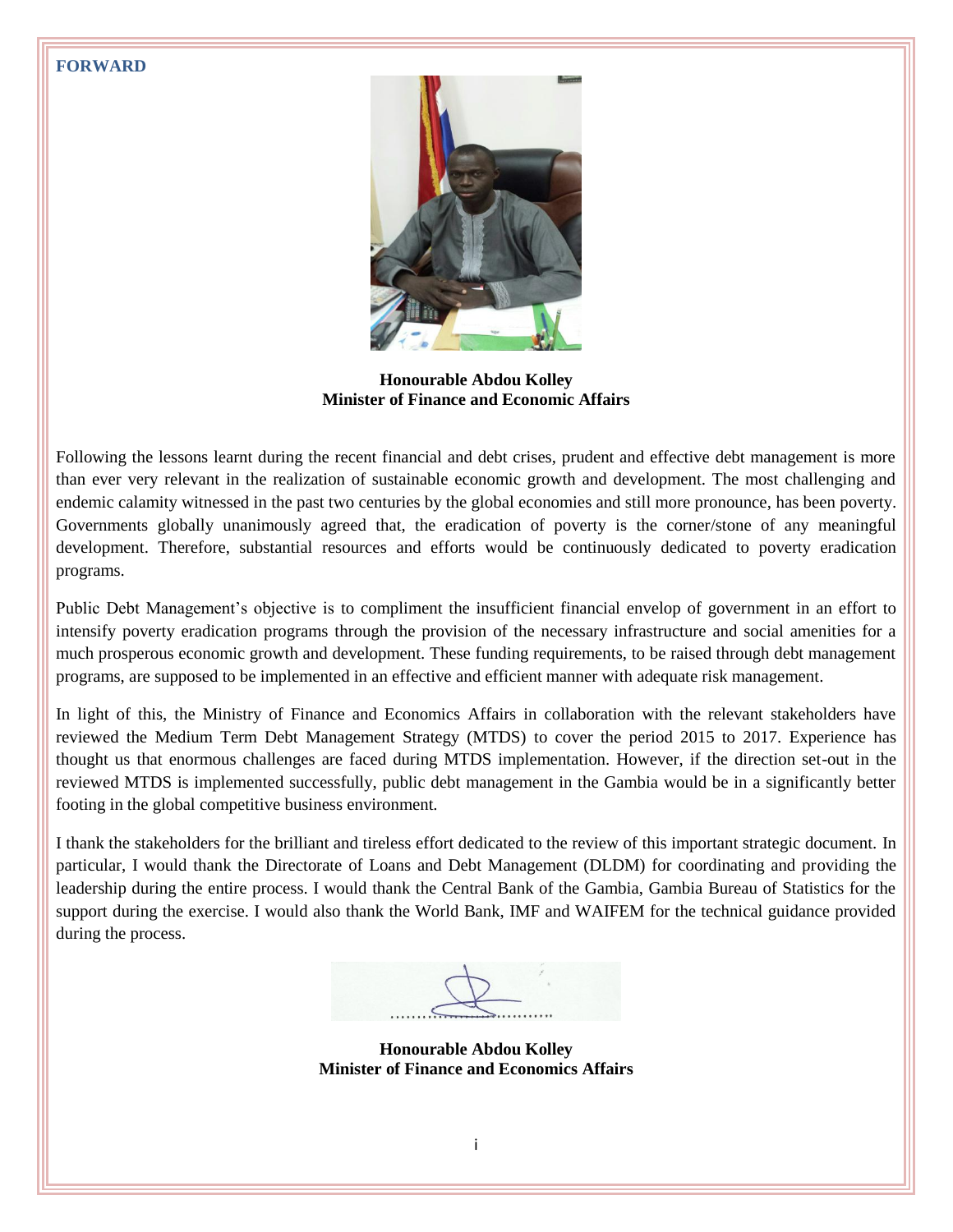# **Table of Contents**

| 3.0<br>6.0 COST-RISK ANALYSIS OF ALTERNATIVE DEBT MANAGEMENT STRATEGIES  17 |  |
|-----------------------------------------------------------------------------|--|
|                                                                             |  |
|                                                                             |  |
|                                                                             |  |
|                                                                             |  |
|                                                                             |  |
|                                                                             |  |
|                                                                             |  |
|                                                                             |  |
|                                                                             |  |
|                                                                             |  |
|                                                                             |  |
|                                                                             |  |
|                                                                             |  |
|                                                                             |  |
|                                                                             |  |
|                                                                             |  |
|                                                                             |  |
|                                                                             |  |
|                                                                             |  |
|                                                                             |  |
|                                                                             |  |
|                                                                             |  |
|                                                                             |  |
|                                                                             |  |
|                                                                             |  |
|                                                                             |  |
|                                                                             |  |
|                                                                             |  |
|                                                                             |  |
|                                                                             |  |
|                                                                             |  |
|                                                                             |  |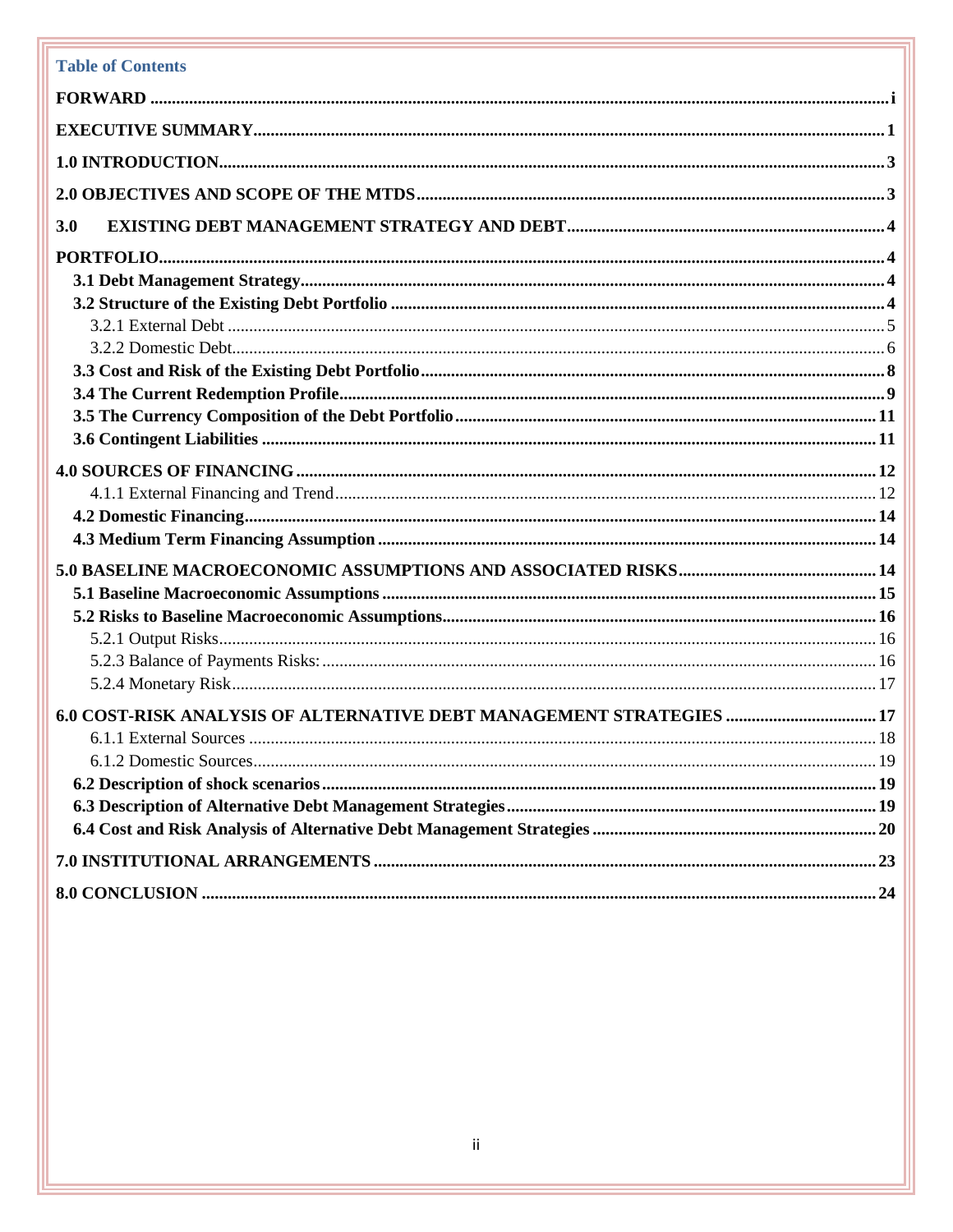# **CHARTS AND TABLES**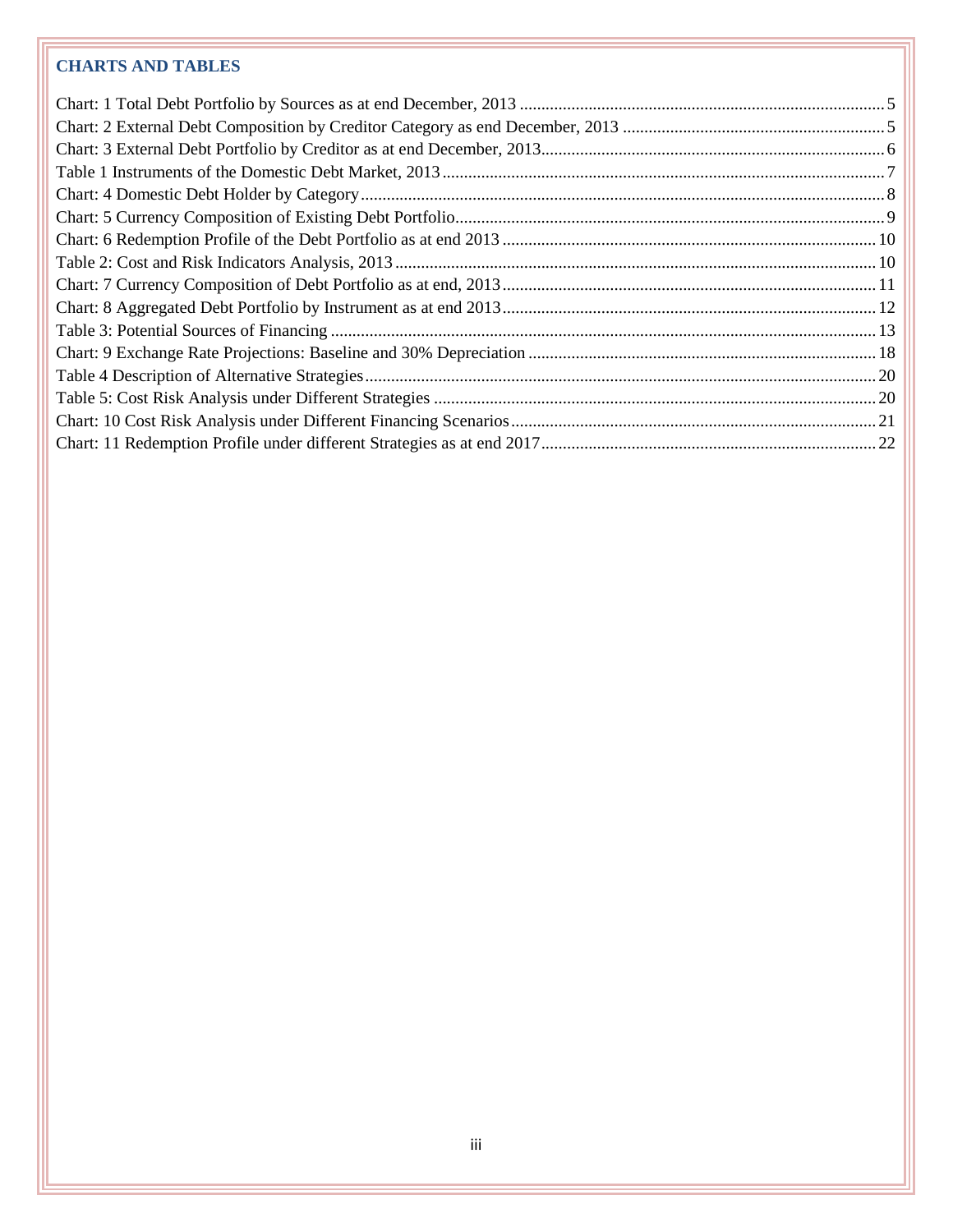# **ACRONYMS AND ABREVIATIONS**

| <b>AfDB</b>    | <b>African Development Bank</b>                              |
|----------------|--------------------------------------------------------------|
| <b>ATM</b>     | Average time Maturity                                        |
| <b>ATR</b>     | Average Time to Re-fixing                                    |
| <b>BADEA</b>   | Arab Bank for Economic Development of African                |
| CBG            | Central Bank of the Gambia                                   |
| <b>CS-DRMS</b> | Commonwealth Secretariat for Data Recording and Management   |
|                | System                                                       |
| <b>DLDM</b>    | Directorate of Loans and Debt Management                     |
| <b>DSA</b>     | Debt Sustainability Analysis                                 |
| <b>EBID</b>    | Ecowas Bank for inter-development                            |
| <b>EUR</b>     | Euro                                                         |
| <b>EXIM</b>    | <b>Export Import Bank of India</b>                           |
| <b>GBoS</b>    | Gambia Bureau of Statistics                                  |
| <b>GDP</b>     | <b>Gross Domestic Product</b>                                |
| <b>GMD</b>     | Dalasi                                                       |
| <b>GoTG</b>    | Government of The Gambia                                     |
| <b>GRA</b>     | Gambia Revenue Authority                                     |
| <b>HIPC</b>    | <b>Highly Indebted Poor Countries</b>                        |
| <b>IDA</b>     | <b>International Development Association</b>                 |
| <b>IFAD</b>    | <b>International Fund for Agricultural Development</b>       |
| <b>IMF</b>     | <b>International Monetary Fund</b>                           |
| <b>IsDB</b>    | Islamic Development Bank                                     |
| <b>JPY</b>     | Japanese Yen                                                 |
| <b>KFEAD</b>   | Kuwait Fund for Economic Development                         |
| <b>KWD</b>     | Kuwait Dinar                                                 |
| <b>LIBOR</b>   | London Interbank Offered Rate                                |
| <b>MDRI</b>    | Multilateral Debt Relief Initiatives                         |
| <b>MOFEA</b>   | Ministry of Finance and Economic Affaires                    |
| <b>MTDS</b>    | Medium Term Debt Management Strategy                         |
| <b>NDB</b>     | Net Domestic Borrowing                                       |
| <b>NPV</b>     | Net Present Value                                            |
| <b>OPEC</b>    | Organization of petroleum Exporting Countries                |
| <b>PRSP</b>    | <b>Poverty Reduction Strategy Paper</b>                      |
| <b>SAR</b>     | Saudi Riyal                                                  |
| <b>SDR</b>     | <b>Special Drawing Rights</b>                                |
| <b>SFD</b>     | Saudi Fund for Development                                   |
| <b>USD</b>     | <b>US Dollars</b>                                            |
| <b>WAIFEM</b>  | West African Institute for Financial and Economic Management |
| <b>UAE</b>     | United Arab Emirate Dinar                                    |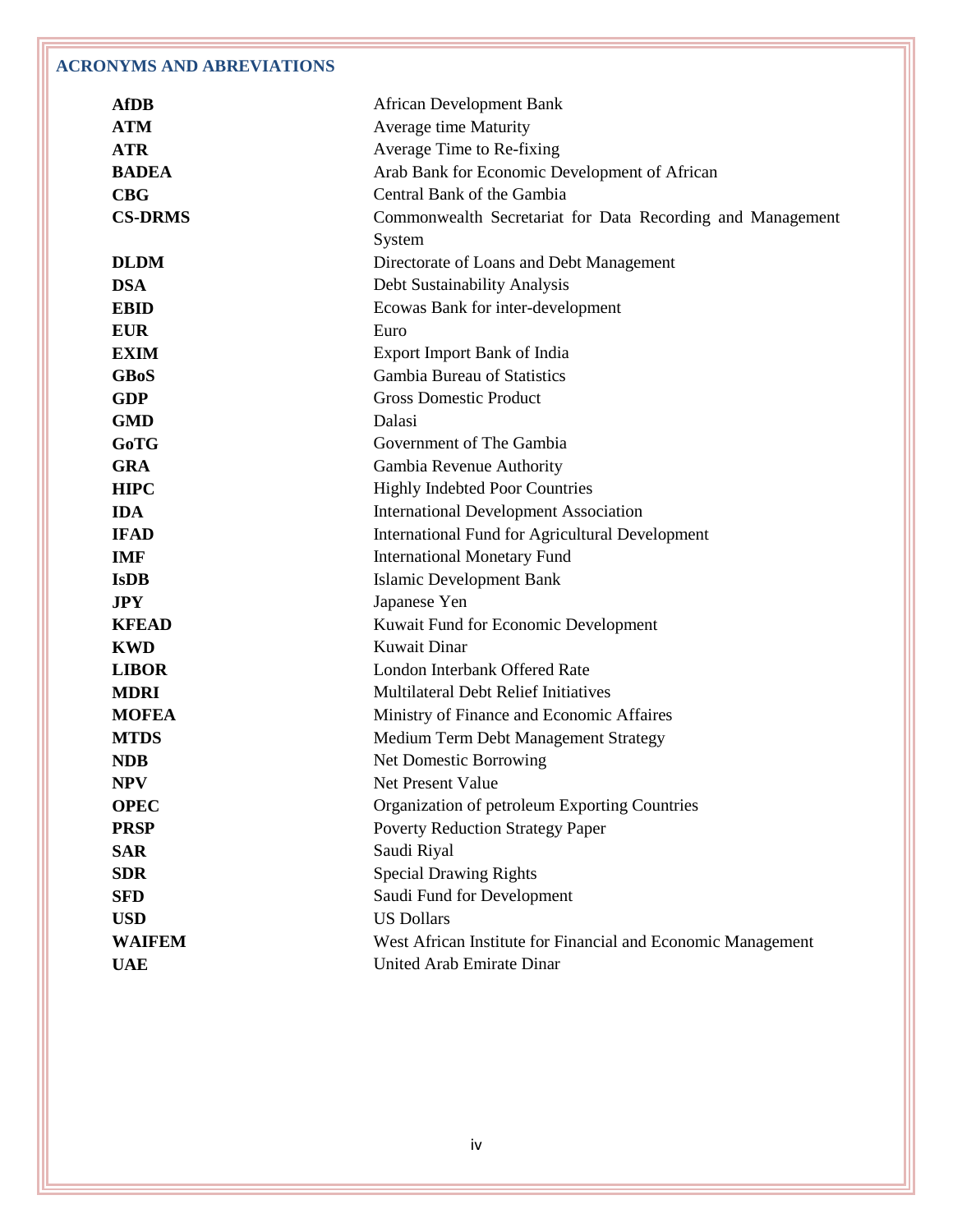#### <span id="page-5-0"></span>EXECUTIVE SUMMARY

The Public Finance law of The Gambia states that debt management objectives are to meet Government's financing needs and payment obligations at the lowest possible cost over the medium to long term, with a prudent degree of risk.

The Government of the Gambia has registered some significant successes in debt management operations and considerable policy related reforms. However, these successes came with challenges such as the surge in domestic debt borrowing.

In light of the above, the current Debt management Strategy has envisaged in helping to resolve this debt phenomenon by reducing Net Domestic Borrowing towards 1% of GDP and substituted with maximizes external borrowings particularly from the concessional window. Reflecting this strategy, the existing debt portfolio is characterized by a high proportion of concessional debt, and a high share of external debt in the total debt stock (61%). While this is favorable from a cost perspective, such a portfolio implies high exposure to exchange rate risk.

In the development of an alternative Medium Term Debt Management Strategy, macroeconomic baseline assumed that economic growth will be sustained at 5.3% at end 2014. However, this was revised down to 0.7% as a result of the poor rains experienced in 2014, and the advent of the Ebola epidemic in the sub-region. This considerably squeezed tourism receipts and re-exports trade. However, the economy is expected to pick a fine tailwind end 2015, registering an economic growth of 4% and 6% on average in the medium term. Similarly, the Government tax reforms policy has broadly improved tax collections. Revenues are expected to grow by 15% in 2015 and 18% in the medium term. This will translate into contraction in fiscal deficit.

The performance of alternative debt management strategies under different exchange rate and interest rate shocks were assessed.

The review of this MTDS [2015-2017] began assessing the risk exposure associated with the existing debt portfolio. The cost and risk tradeoffs from alternative debt management strategies were carried out under baseline assumptions for the macro economic and market environment.

All strategies were tested under three shock scenarios; these are exchange rate shock with a deprecation of the dalasi by additional 30% on baseline, interest rate shock of on domestic debt on baseline and a combined shock of an exchange rate and domestic interest rate. The objective is to apply remedial measures through strategy implementation.

The financing assumptions were based on past trends in commitments and information available on the multilateral and bilateral recourses envelopes for the Gambia over the next few years.

In the process of reviewing this MTDS, four alternative debt management strategies are examined to illustrate the impact of the alternative mix of external and domestic financing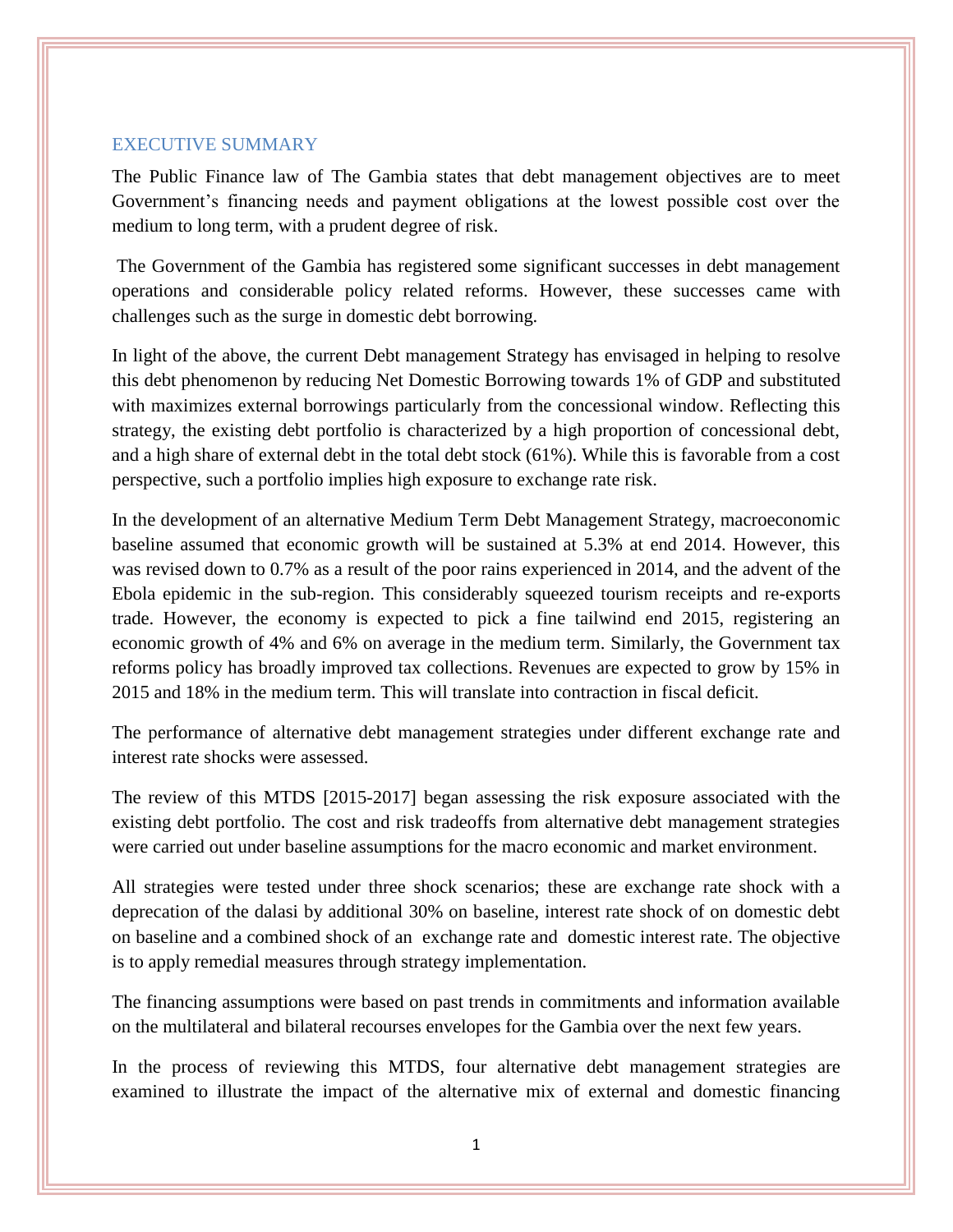sources, as well as alternative mix of short and longer term domestic debt on the Gambia's Public debt portfolio in the future. The four strategies envisage different annual net domestic borrowing. However, all the four strategies aim at reducing net domestic borrowing towards 1% of GDP in the medium term.

Among the four assessed, Strategy three came out to be the most feasible and also the chosen strategy; it is envisage that net domestic borrowing would be target at 2% of GDP and 100% domestic issuance of Treasury bills at the end of the first year of this MTDS implementation and it completely shun away with the Central Bank of the Gambia monetization of Government debt.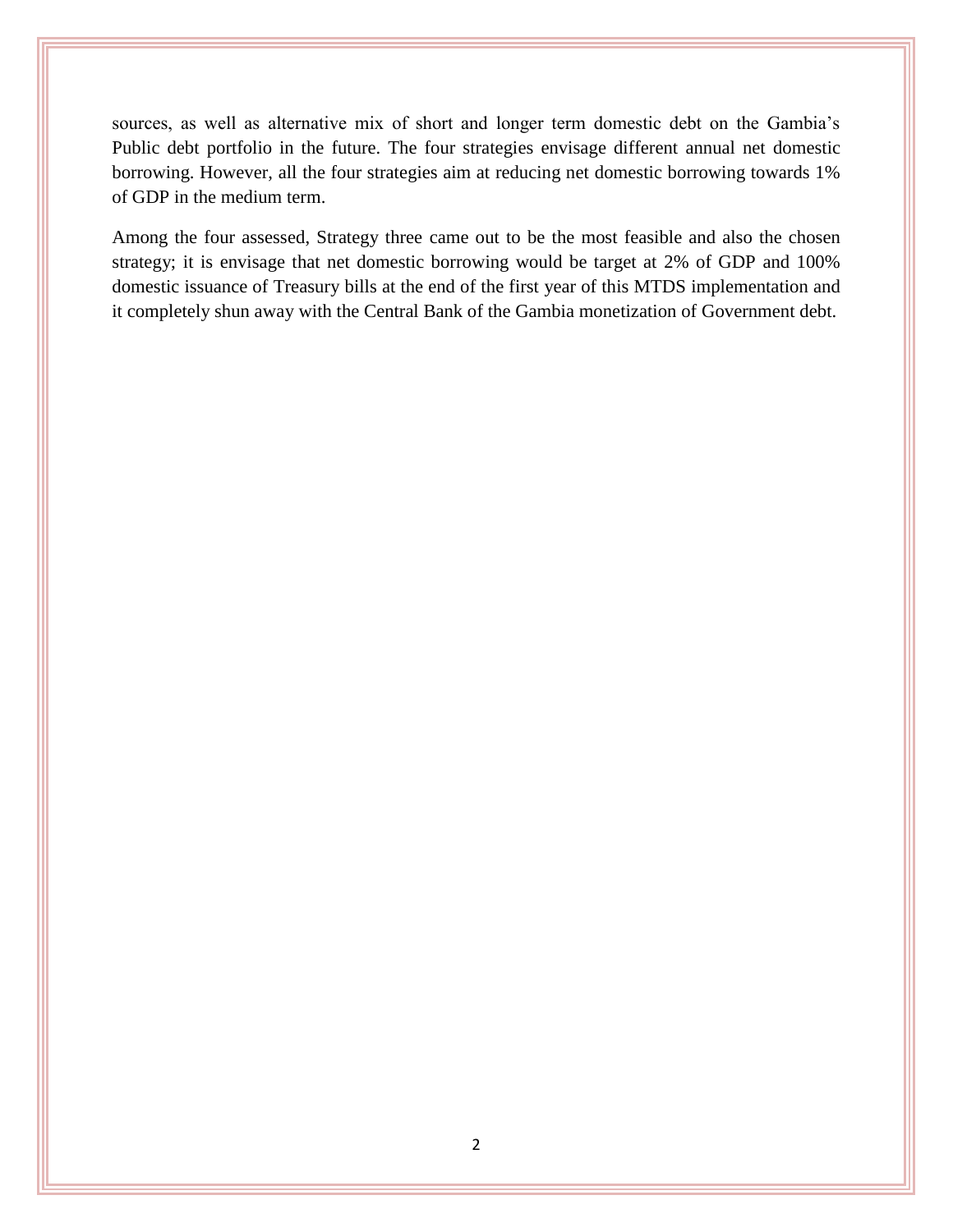#### <span id="page-7-0"></span>1.0 INTRODUCTION

In its broad objective to foster economic growth and enhance financial stability through sound economic policies and standard best practices in debt management, the Government of the Gambia through the Ministry of Finance and Economic Affairs (MOFEA) and supported by WAIFEM and the World Bank conducted a workshop from November 17- 21, 2014 on Medium Term Debt Management Strategy (MTDS). The purpose of the workshop was to review the country's Medium Term Debt Management Strategy. This exercise brought together senior technicians from MOFEA and a range of Government's institutions alike such as the: Central Bank of The Gambia (CBG), Gambia Bureau of Statistics (GBOS), and Gambia Revenue Authority (GRA).

The World Bank/IMF MTDS analytical tool employed provides quantitative analysis of the cost and risk of each strategy under consideration. It also guides policy makers by giving an insight in to the key vulnerabilities embedded in the specific strategies under consideration.

# <span id="page-7-1"></span>**2.0 OBJECTIVES AND SCOPE OF THE MTDS**

The objectives of the Gambia's debt management is clearly highlighted in the Public Finance law .The underlying Primary objective of The Gambia Debt Management is to ensure that (i) the Government's financing needs and its payment obligations are met (ii) and at the lowest possible cost over the medium to long term, with a prudent degree of risk. Secondary policy objective (i) is to promote domestic debt market development.

The MTDS review exercise is anchored on the 2013 macroeconomic framework and the fiscal projections in the country's DSA 2014. This formed the baseline data for the analysis of costs and risks of alternative debt strategies for meeting Government's financing needs. The analytical tool considered relevant macroeconomic indicators and variables across the four sectors of the economy (real, fiscal, monetary and external).

The time horizon of the MTDS is three (3) years, from 2015 to 2017. 2013 is the base year for public debt data. The MTDS data analysis covers Public and Publicly Guaranteed External Debt, and Public Domestic Debt.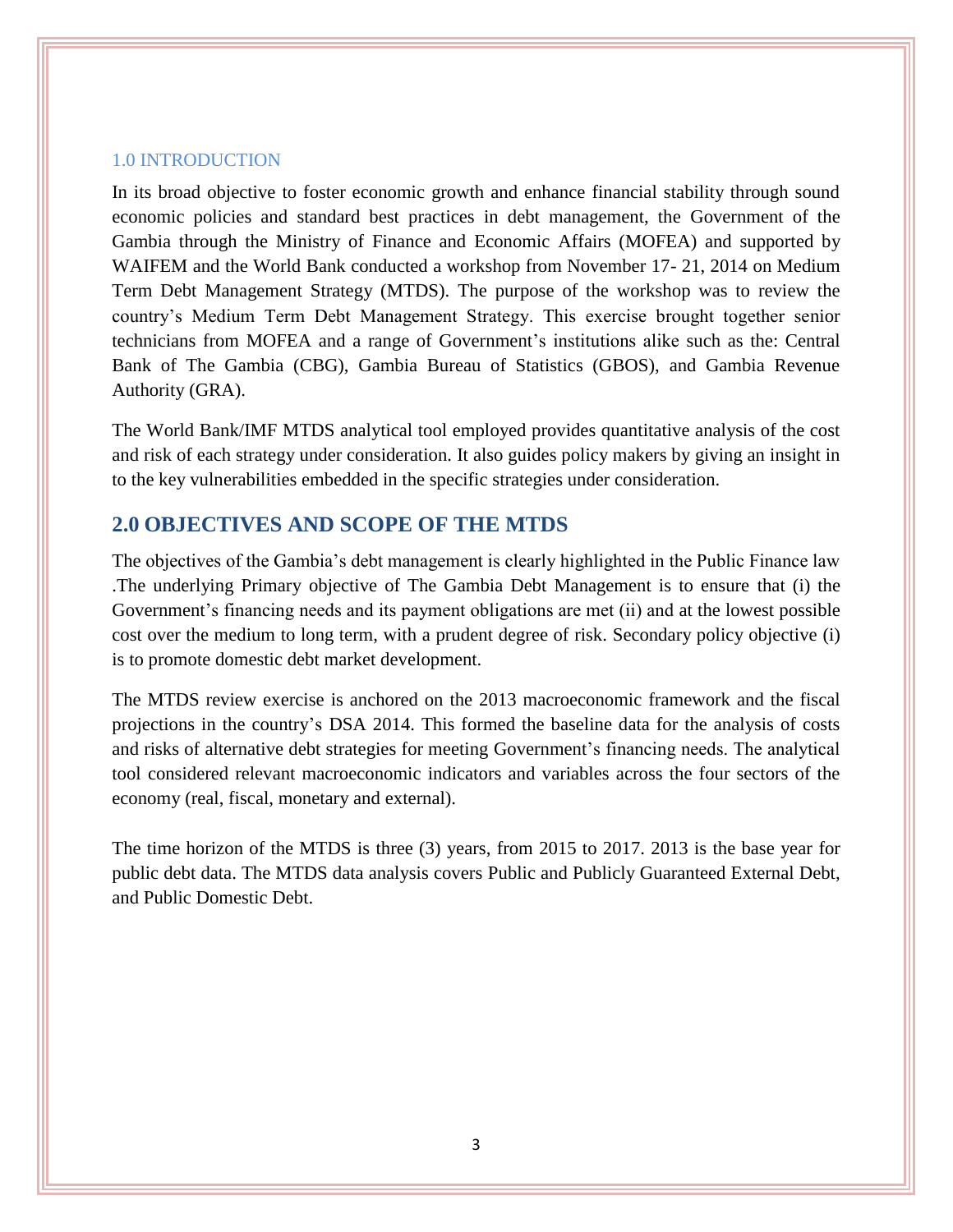# <span id="page-8-1"></span><span id="page-8-0"></span>**3.0 EXISTING DEBT MANAGEMENT STRATEGY AND DEBT PORTFOLIO**

# <span id="page-8-2"></span>**3.1 Debt Management Strategy**

With the Government intention to synchronize its policy objectives at all levels of development planning, the Gambia Government of recent has a good history in the preparation of the medium term debt management strategy papers, namely the 2010-2012 and 2011-2014 debt management strategies.

The 2010-2012 debt management strategy was to maximize domestic borrowing and significantly reduce external borrowing. The total gross borrowing requirement allocated was 90% domestic and 10% external. The external borrowing policy sought to maximize borrowing from Multilateral and Bilateral concessional sources with a grant element of at least 35%.

However, Due to significant domestic borrowing largely by the issuance of treasury bills between the periods 2010 to 2012, domestic debt witnessed a surge thus exposing the domestic debt portfolio to high interest and refinancing risk.

Subsequently, the MTDS covering 2011 to 2014 was developed to address the challenges encountered from the domestic debt portfolio. However, the implementation of the 2011-2014 strategy encountered difficulties. The fiscal dominance together with the shallowness of the domestic debt market coupled with heavy domestic borrowing requirement led to the significant increase in the interest rate. This in turn led to higher refinancing risk due to high cost of lengthening the maturities.

# <span id="page-8-3"></span>**3.2 Structure of the Existing Debt Portfolio**

Total debt has been growing over the years since The Gambia received extensive debt relief under the enhanced Heavily Indebted Poor Countries (HIPC) initiatives and the Multilateral Debt Relief Initiatives (MDRI) in 2007. Based on full delivery of HIPC and MDRI debt relief, The Gambia's stock of nominal external public debt was reduced from USD677 million (133.1 percent of GDP) as of end-2006 to USD324 million (49.9 percent of GDP) at end-2007<sup>1</sup>. As at end 2010 total Public debt stood at USD661.8 million.

However, as at end 2013 total Public and Publicly Guaranteed debt surged to USD795.8 million, which is a 20.2% yearly increase. The Present value of Public and Publicly Guaranteed debt as at end 2013 stood at 84.5% of GDP. Out of the total debt, external debt was USD434.7 million constituting 54.62% of total debt, whereas domestic debt stood at USD361.1 million, which is 45.37 %( **Chart: 1**).

<span id="page-8-4"></span> $\overline{\phantom{a}}$ 

 $^1$  IMF DSA Report 2013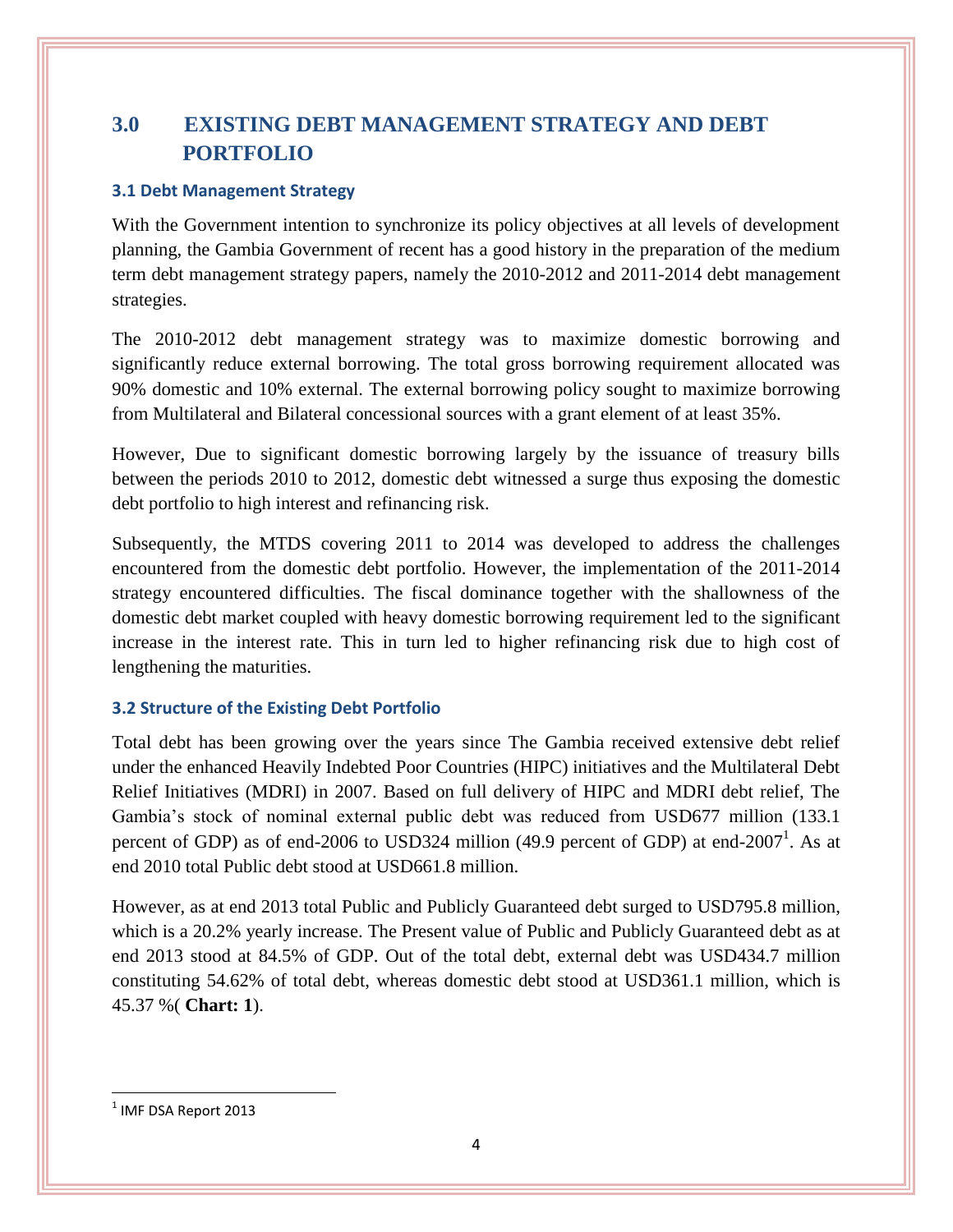

#### **Chart: 1 Total Debt Portfolio by Sources as at end December, 2013**

# <span id="page-9-0"></span>**3.2.1 External Debt**

The external debt portfolio composed of multilateral and bilateral creditors. Over the years the principal source of financing came from multilateral loans constituting 79.07% of the loans while bilateral loans constituted 20.92% as at end 2013 (Chart 2). Concessional loans with at least a grant element of 35% constituted 93.22% of total external loans compared to 6.77% semi concessional or market rate loans as at end 2013 (**Chart:2**)



#### <span id="page-9-1"></span>**Chart: 2 External Debt Composition by Creditor Category as end December, 2013**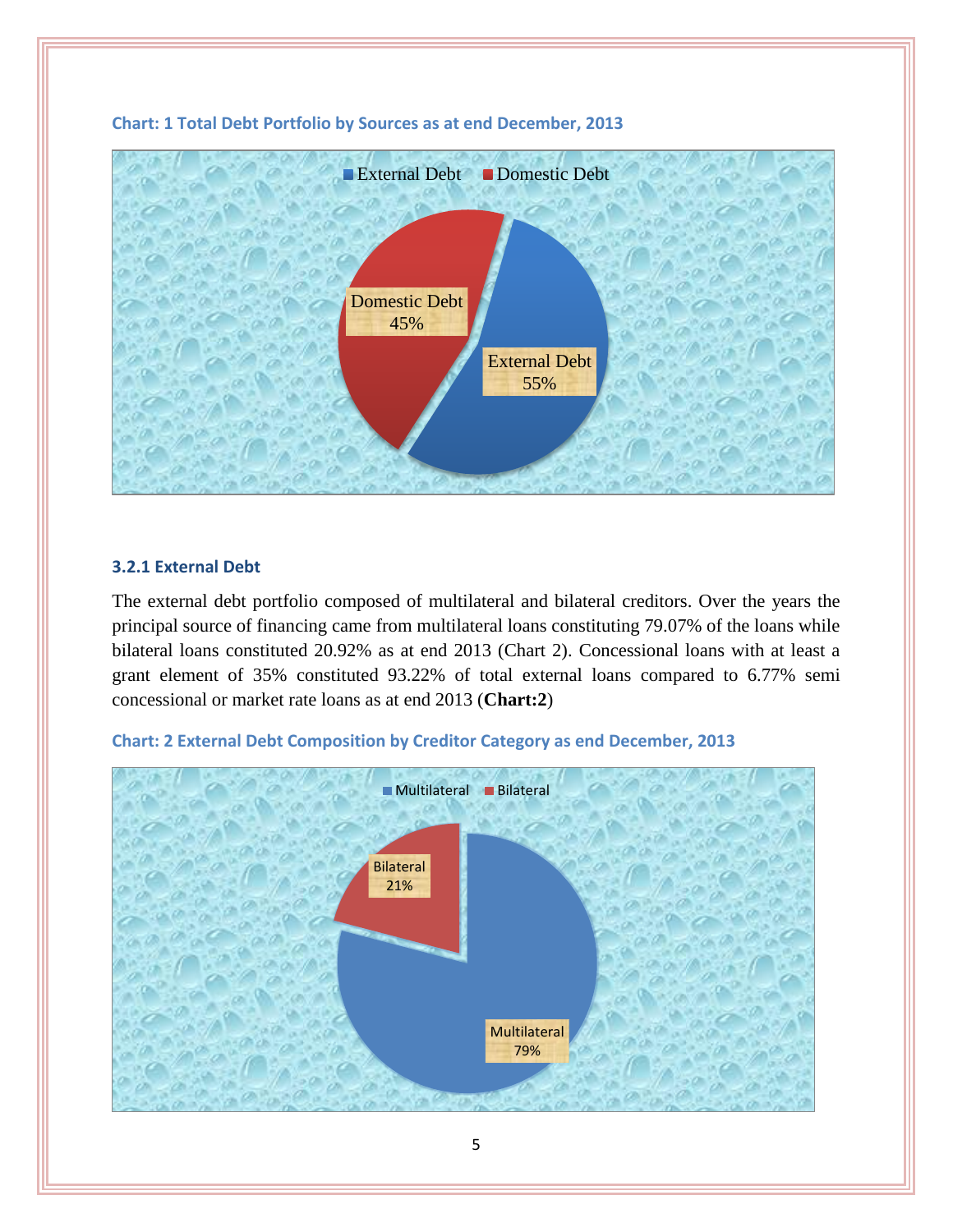The Government of the Gambia has chosen external borrowing to meet their financing requirements since it is more attractive. The sources of fund for external borrowing have been diverse; however, the most significant have been from Multilateral and Bilateral creditors. Highly concessional loans for the period under review, IDA and AfDB accounted for 22.48% of the external debt Portfolio. BADEA/NTF/OPEC/EBID combined accounted for 19.87% of the external debt portfolio. IsDB accounting for 16.47% of the external debt portfolio, whereas SFD/KFAED/ADFAED cumulated accounted for 13.47% of external debt portfolio. EXIM bank of India also witnesses a growth trajectory over the years accounting for 4.8% of the external debt portfolio.

Major bilateral creditors were the Republic of China (Taiwan), Libya, and Erster Bank combined accounted for 9.33%, whereas the republic of Venezuela accounted for 6.77% of external debt portfolio (**Chart: 3** ).



<span id="page-10-1"></span>**Chart: 3 External Debt Portfolio by Creditor as at end December, 2013**

#### <span id="page-10-0"></span>**3.2.2 Domestic Debt**

Domestic debt comprises marketable and non-marketable securities. Marketable securities consist of Treasury and Sukuk Al-Salam Bills (91-day, 182- day & 364- day), and are issued for both financing Government fiscal deficit and Monetary policy operations. Non-marketable securities comprise Government Bonds held by Central Bank of The Gambia (CBG) used to finance the deficit and are issued on special arrangements between Government and CBG **(Table:1**)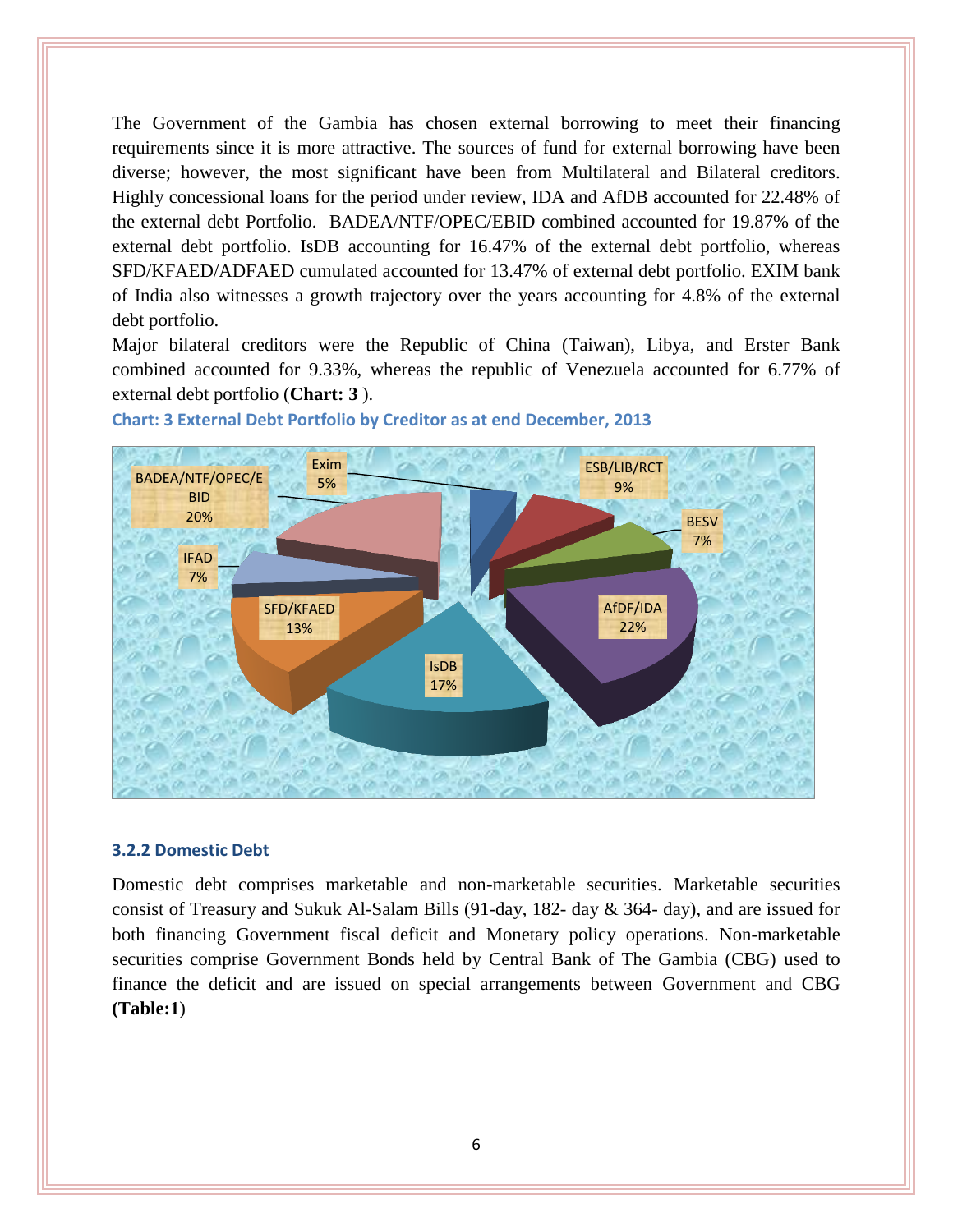| NO.                     | <b>SECURITY TYPE</b>  | <b>AMOUNT</b><br>(D) 2012 | <b>AMOUNT</b><br>2013 | PERCENTAGE (%) |
|-------------------------|-----------------------|---------------------------|-----------------------|----------------|
| $\mathbf 1$             | <b>Treasury Bills</b> | 8,239.62                  | 11,080.68             | 81.96          |
| $\overline{2}$          | Sukuk Al-Salaam Bills | 352.30                    | 400.26                | 2.96           |
| $\overline{3}$          | Government Bond       | 250.00                    | 250.00                | 1.85           |
| $\overline{\mathbf{4}}$ | 10-Year Govt. Bond    | 166.77                    | 145.92                | 1.08           |
| $\overline{5}$          | 30-Year Govt. Bond    | 1,703.32                  | 1,642.48              | 12.15          |
|                         | <b>TOTAL</b>          | 10,737.01                 | 13,519.34             | 100.00         |

<span id="page-11-0"></span>**Table 1 Instruments of the Domestic Debt Market, 2013**

As at December 2013, the total outstanding domestic debt stock grew to D13, 519.34 million from D10, 807.68 million in December 2012 registering 25.09 percent increase year-on- year. This increase was mainly driven by Treasury Bills, which rose by 34.48 percent and the SAS Bills 13.61 percent.

The Gambia domestic market is underdeveloped. The deepening of the domestic market has been partly impeded by market size as well as continued fiscal dominance experienced over the years. Among the few primary market participants are the Commercial banks, and Others. Commercial banks continue to dominate the domestic market accounting for 66.14% of the market share. The proliferation of commercial banks in the Gambia for the past decade has considerably widened the market size, notwithstanding the increase fiscal dominance has resulted to the crowding out of the private sector. The Central Bank of the Gambia is the second biggest holder accounting for 21.94%, resulting from the over use of the overdraft facility whereas, the rest of the individual participants accounted for only 11.92 %( **Chart 4**).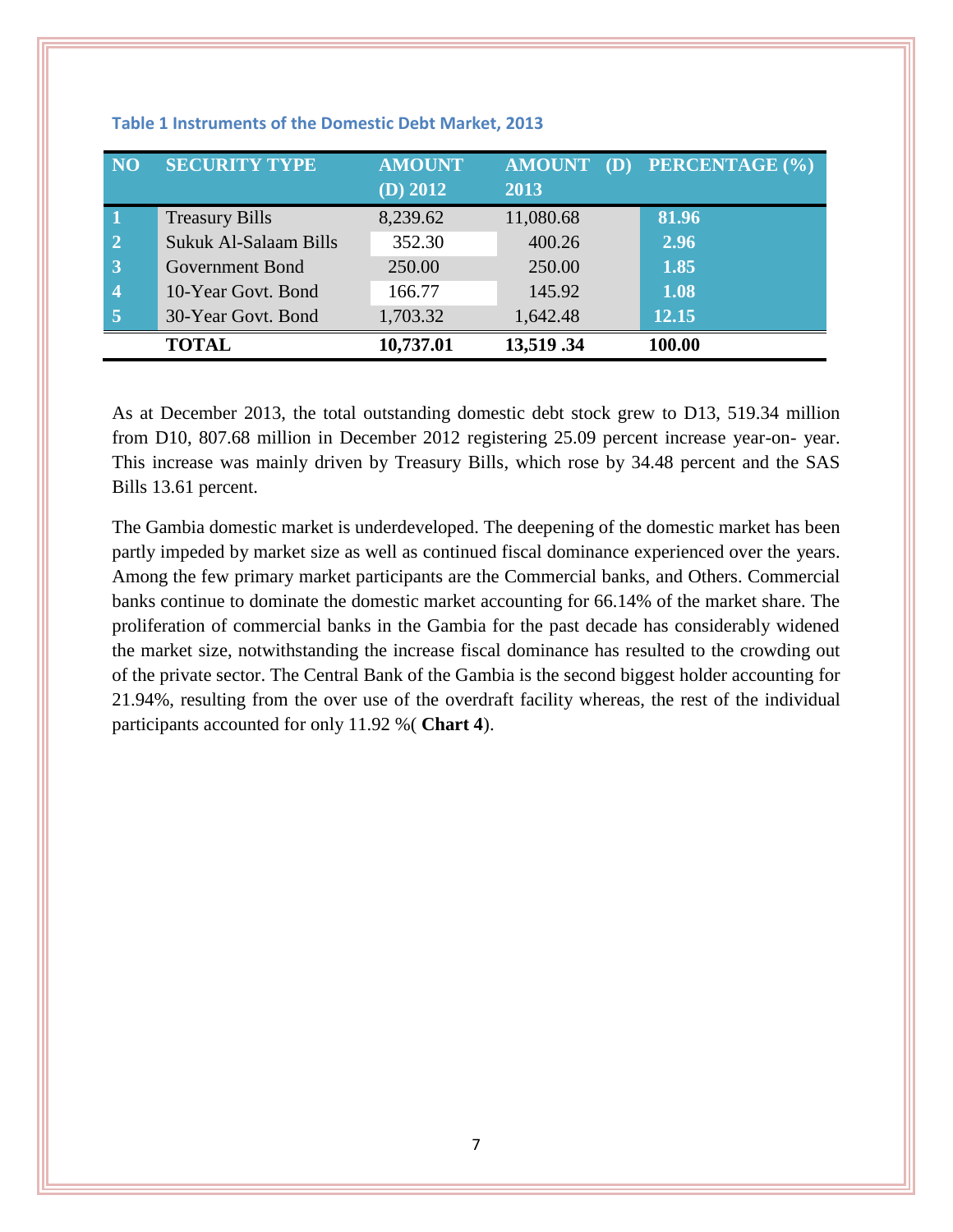#### <span id="page-12-1"></span>**Chart: 4 Domestic Debt by Holder Category**





The commercial banks holdings of the domestic debt dropped from 82% in 2012 to 66% in 2013. Non-bank holdings also contracted from 14.03% to 12.40%. However as a result of end of month securitization, Central Bank holdings of Government bills surged to 22.79% in 2013 from 4.33% in 2012.

# <span id="page-12-0"></span>**3.3 Cost and Risk of the Existing Debt Portfolio**

The large share of highly concessional borrowing lowered the overall cost and risk of the debt portfolio. The total public debt stood at USD796 Million as at end 2013, out of which USD435 Million is external debt and USD361 million is domestic debt.

The existing debt portfolio for the base year 2013 entails significant exposure to exchange rate fluctuations as 55 % is denominated in foreign currency. This represents potential exchange rate risk giving the historical depreciation trend of the Dalasi (GMD) against major foreign currencies like the USD, EUR and GBP. The debt portfolio is predominantly denominated in USD; therefore the continued unabated weakening of the GMD against the USD posed a potential risk to the entire portfolio **(Chart 5)**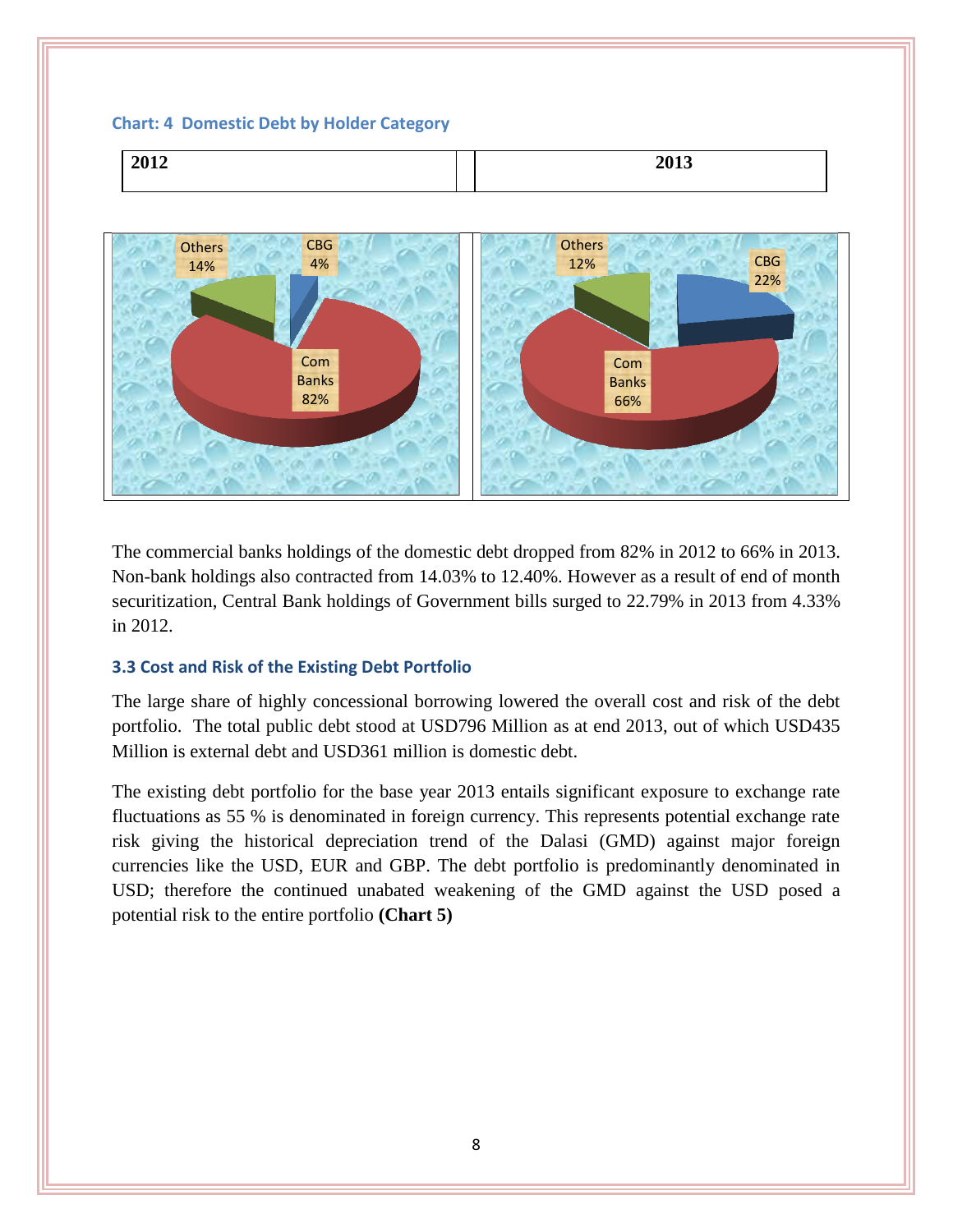

#### <span id="page-13-1"></span>**Chart: 5 Currency Composition of Existing Debt Portfolio**

The Nominal debt and the Present Value (PV) of debt as percentages of GDP, is on the high side with 98.0% and 84.4% respectively, compared to the ECOWAS threshold of 70%. The implied interest rate on the external debt portfolio is at 1.7%, whereas the implied interest rate on the domestic debt portfolio is at 11.9%.

The Average Time to Maturity (ATM) of the external debt portfolio is 11.1 years, whereas that of the domestic debt portfolio is 2.6 years and this number includes the 30-year bonds with the CBG. The enhancement in the ATM of the external debt is largely due to sources of financing limited to only Multilateral and bilateral concessional loans. This shows that the external debt portfolio is less risky compared to the domestic debt portfolio in terms of re-financing. On the other hand, the domestic debt portfolio poses a serious re-financing risk with an ATM of only 2.6 years. This is due to the fact that most domestic debt instruments have a year tenor or less.

Average time to re-fixing (ATR) which indicates the interest rate risk is the same compared to the ATM for the domestic debt portfolio which is 2.6 years. This is as a result of the nonpresence of variable rated debt in the domestic debt portfolio. However, interest rate risk is still high as most of the domestic debt is short term, i.e. the Government is highly exposed to changes in the interest rate because 81.1% of the domestic debt will have to be refinanced within a year. On the other hand, the average time to re-fixing (ATR) in the external debt portfolio is 10.7 years.

# <span id="page-13-0"></span>**3.4 The Current Redemption Profile**

The current debt portfolio has a redemption profile through the years. The redemption profile of the external debt component has uniform maturities within the years. However, the redemption profile of the domestic debt component is non-uniform as the most of it would be due to be redeemed or rolled over in the first year. This shows the limited rollover risk associated with the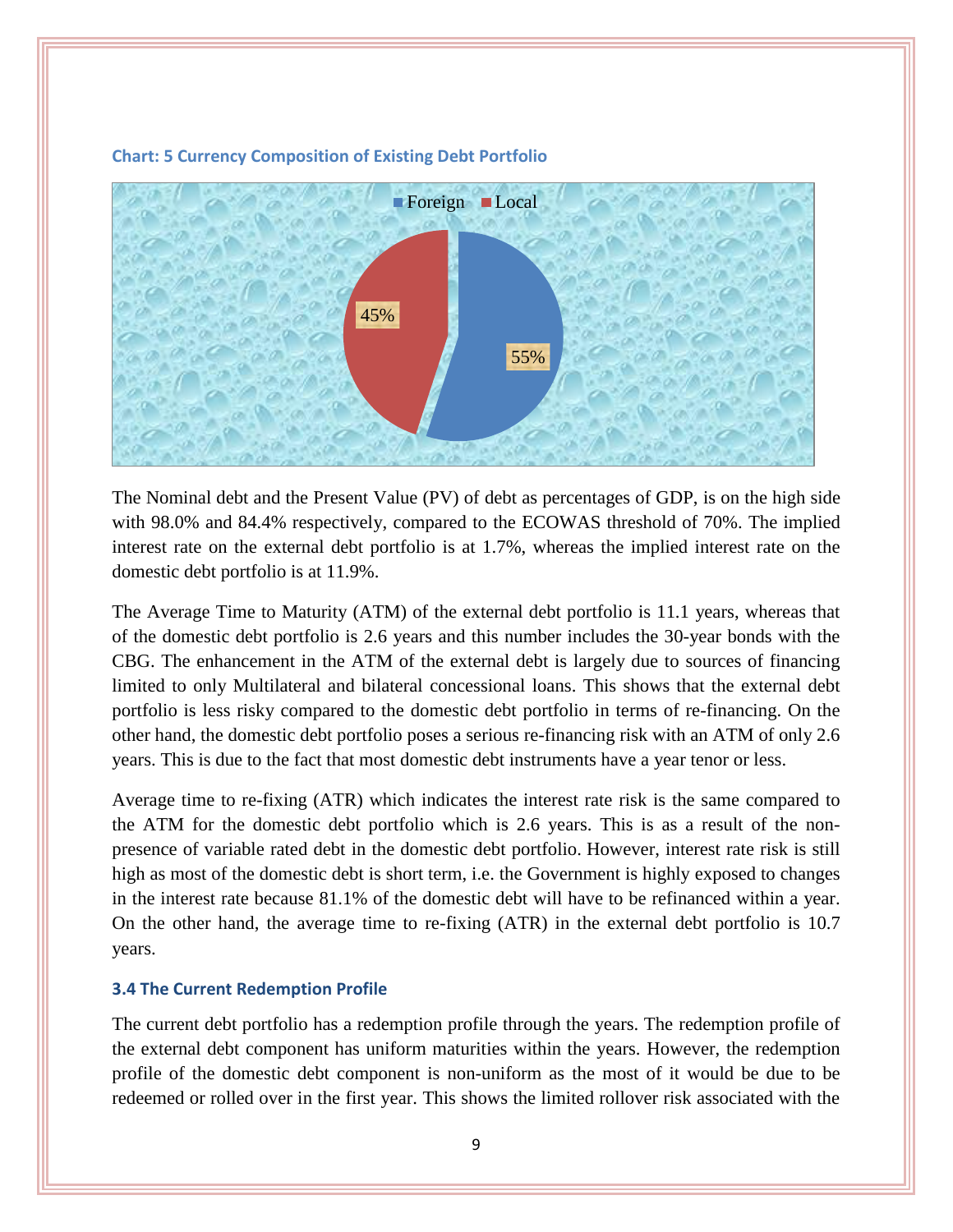external debt whereas, the domestic debt is associated with high rollover risk. See Chart 6 and Table 2 below:



# **Chart: 6 Redemption Profile of the Debt Portfolio as at end 2013**

# <span id="page-14-0"></span>**Table 2: Cost and Risk Indicators Analysis, 2013**

|                             |                                    | <b>External</b> | <b>Domestic</b> | <b>Total</b> |
|-----------------------------|------------------------------------|-----------------|-----------------|--------------|
| <b>Risk Indicators</b>      |                                    | debt            | debt            | debt         |
| Amount (in millions of USD) |                                    | 434.7           | 361.1           | 795.8        |
| Nominal debt as % GDP       |                                    | 53.5            | 44.5            | 98.0         |
| PV as % of GDP              |                                    | 40.0            | 44.4            | 84.4         |
| Cost of debt                | Weighted Av. IR (%)                | 1.7             | 11.9            | 6.3          |
|                             | ATM (years)                        | 11.1            | 2.6             | 7.2          |
|                             | Debt maturing in 1yr (% of         |                 |                 |              |
| Refinancing risk            | total)                             | 5.8             | 81.1            | 40.0         |
|                             | ATR (years)                        | 10.7            | 2.6             | 7.0          |
| Interest<br>rate            | Debt re-fixing in 1yr (% of total) | 10.7            | 81.1            | 42.7         |
| risk                        | Fixed rate debt (% of total)       | 94.9            | 100.0           | 97.2         |
|                             | FX debt (% of total debt)          |                 |                 | 54.6         |
| FX risk                     | ST FX debt (% of reserves)         |                 |                 | 15.7         |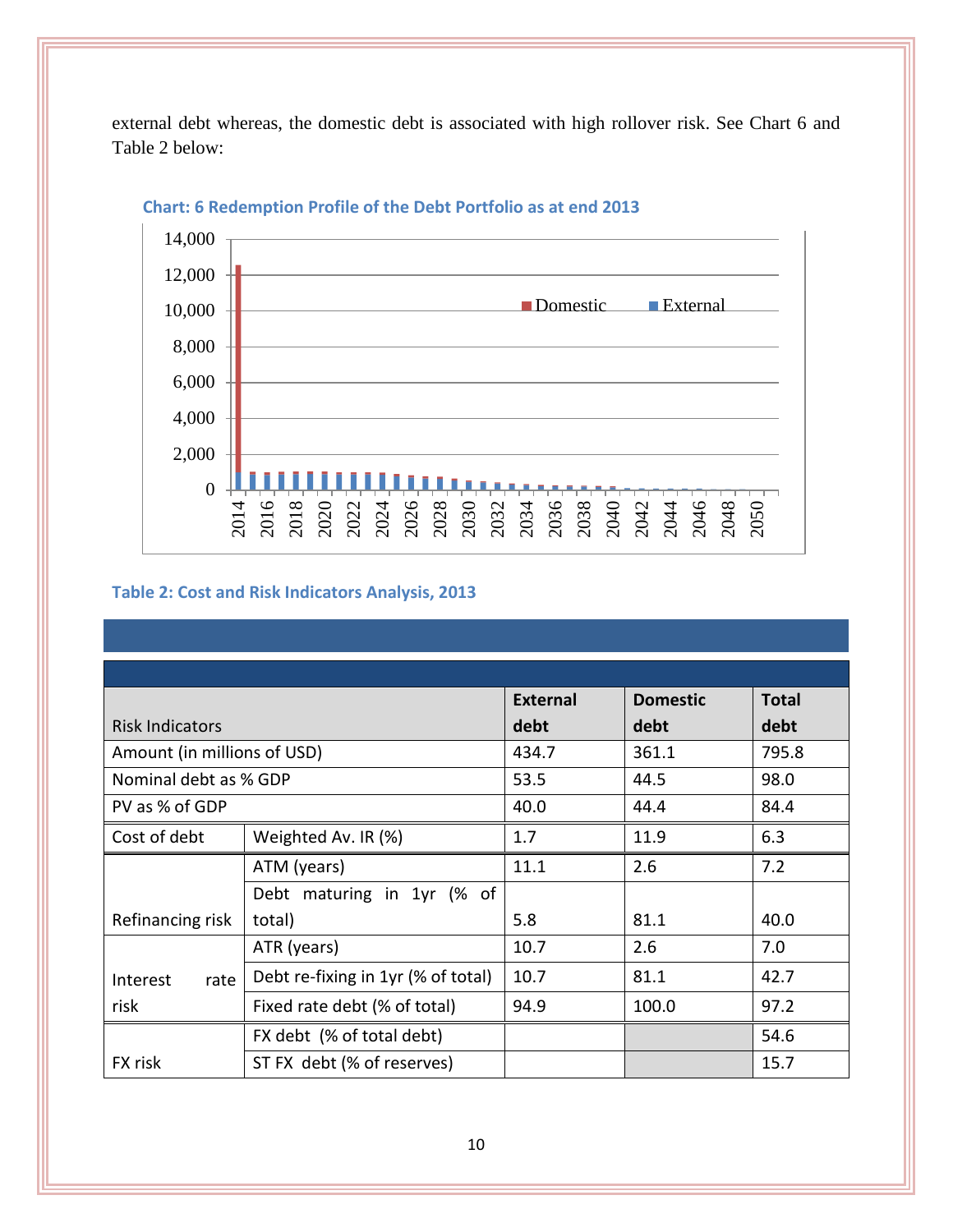### <span id="page-15-0"></span>**3.5 The Currency Composition of the Debt Portfolio**

The public debt, in terms of the current currency composition, could be broadly categorized into two: (i) the domestic debt portfolio, within its totality, is denominated in the local currency whereas, (ii) the external debt even though constitutes more than one foreign currency, is usually dollarized. The units of accounts or currencies that constitute the external debt portfolio are: United States Dollar (USD), Special Drawing Rights (SDR), Islamic Dinar (XID), Euro (EUR), Kuwaiti Dinar (KWD), ADB Units of Account, Saudi Riyal (SAR), Japanese Yen (JPK), and UAE Dirhams. See **(Chart: 7)** below:



#### <span id="page-15-2"></span>**Chart: 7 Currency Composition of Debt Portfolio as at end, 2013**

#### <span id="page-15-1"></span>**3.6 Contingent Liabilities**

In the Gambia, loans are contracted either from bilateral or multilateral creditors. The Government of The Gambia contracts loans and on-lend it to State Owned Enterprises (SOEs). It is a policy of the Government to guarantee SOEs in contracting loans as well as facilitating the private sector endeavors in financing their businesses.

The external debt is largely fixed rate debt. However, there is a proportion of 5% which has a floating interest rate. So far, there is no established database for loan guarantees. Therefore, this has the great potentials of underestimating the total public and publicly guaranteed debt.

In addition, the arrears are not systematically monitored and remained largely under reported. In 2013, D36.5 million of arrears was settled, putting a serious strain on the budget. However, due to the absence of a system to monitor outstanding payments in Ministries, Departments and Agencies (MDAs), new arrears were accumulated, but the total stock remains unknown.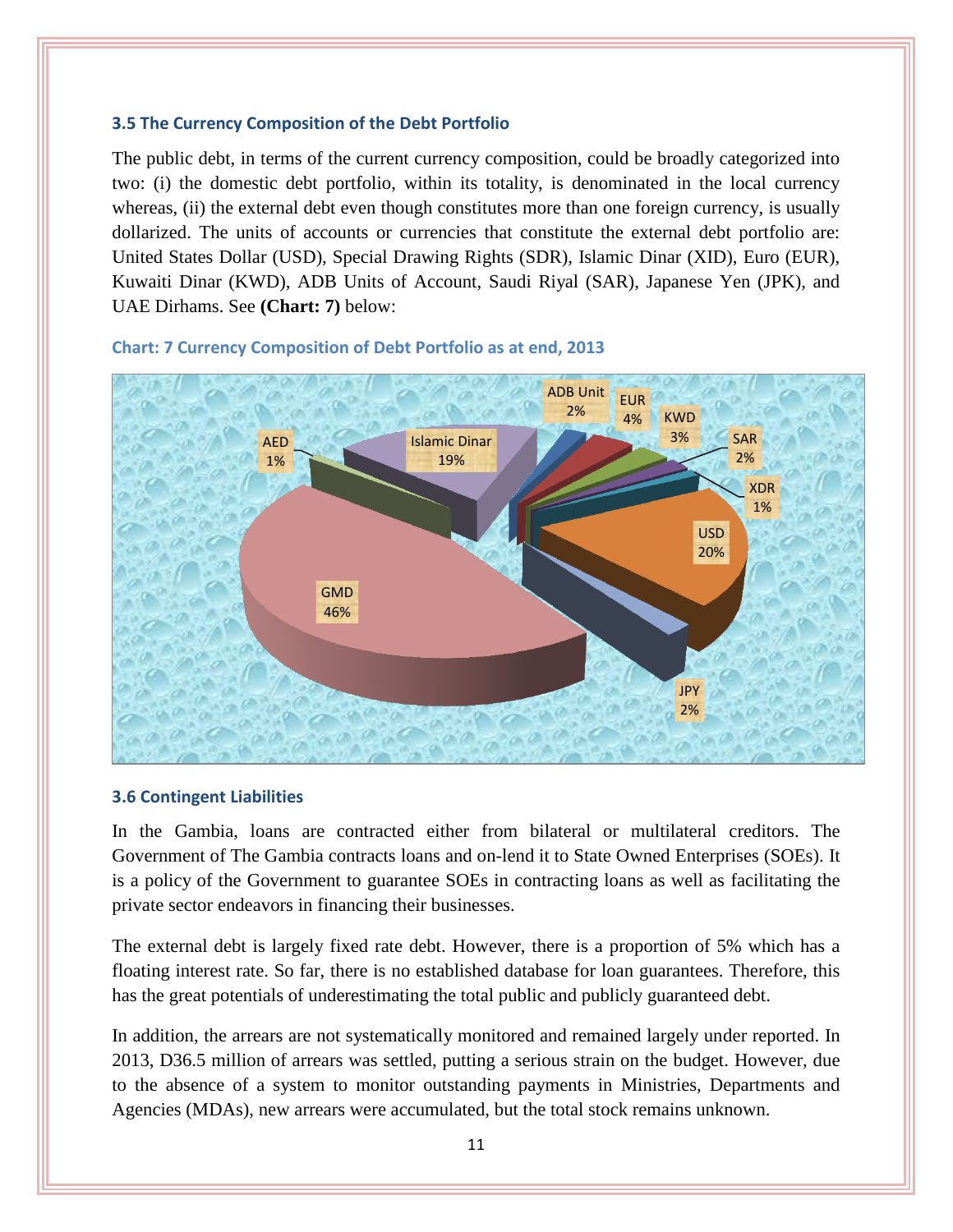The large amount of contingent liabilities, both outstanding and those in the pipeline, represent a significant risk to the Government budget.

# <span id="page-16-0"></span>**4.0 SOURCES OF FINANCING**

The Government intends to continue tapping from both multilaterals and bilateral donors. Given the fact that the financial and debt crisis recently witnessed has significantly dried up the funding source, the Government intends to explore new bilateral donors, especially from the BRICS community, to complement the source of funding from the traditional donors.



### <span id="page-16-2"></span>**Chart: 8 Aggregated Debt Portfolio by Instrument as at end 2013**

# <span id="page-16-1"></span>**4.1.1 External Financing and Trend**

The Government has been contracting debt from mainly concessional windows, such as the World Bank and the African Development Bank Groups. Evidence of their dominance could be traced back in the debt database prior to the country reaching HIPC completion point, where they were in-charge of the greatest proportion of the debt portfolio. However, the post HIPC completion era is marked with the greater proportion of the debt portfolio gradually shifting to the semi concessional windows mainly the Islamic development Bank (IsDB), Kuwaiti Fund for Economic Development in Africa (KFEAD) and Arab Bank for Economic Development in Africa (BADEA).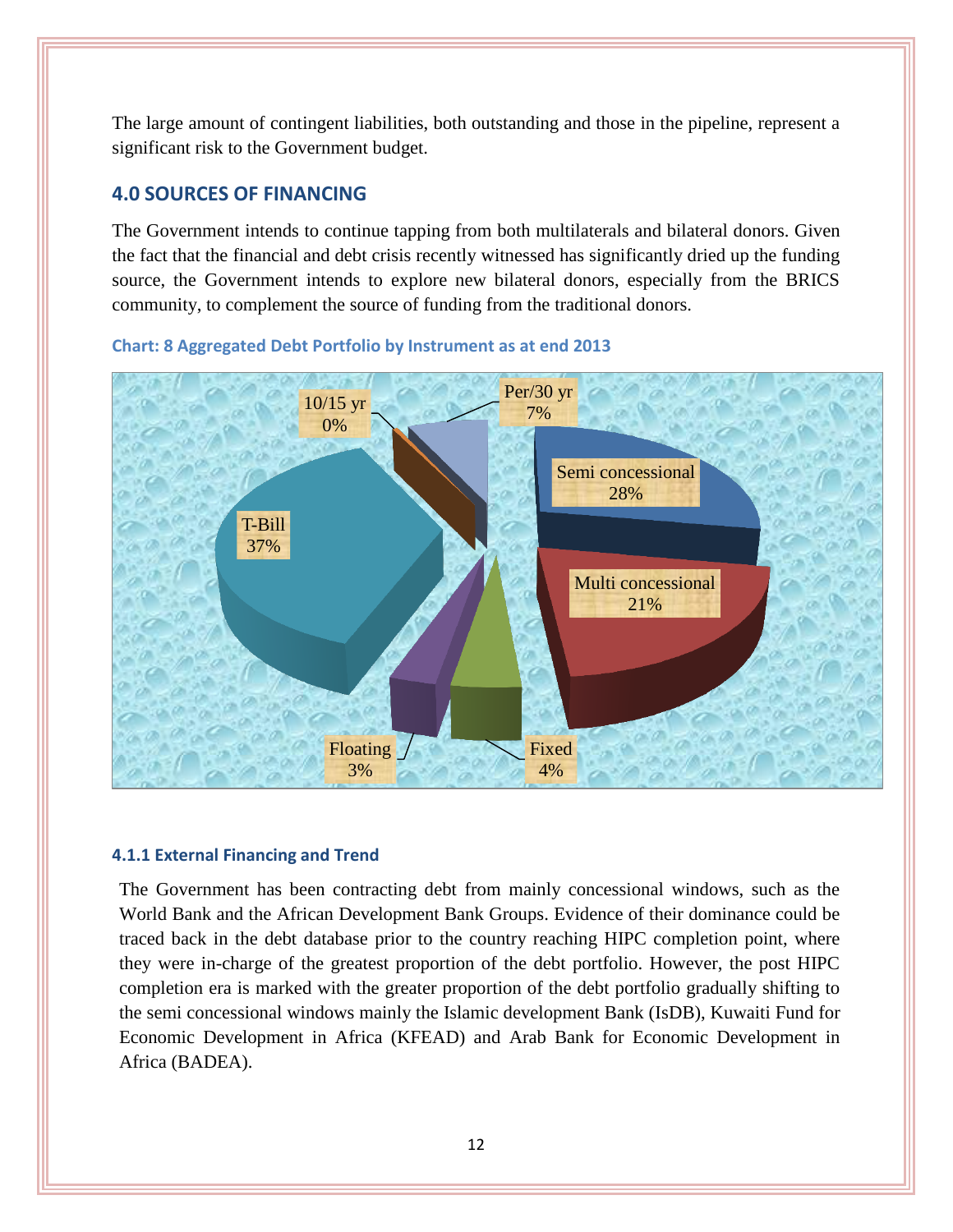Potential sources of external financing available to the country may be categorized into multilateral, bilateral and commercial. The multilateral loans are classified into concessional and semi-concessional. The concessionals loans are the IDA type of loans, including the ADF loans, which have minimum characteristic of low fixed interest rate (0.75 per cent), long maturity (40 years or more) with grace period (10 years). The semi-concessional loans are from the IsDB, BADEA, etc which are characterized with an average fixed interest rate of 2%, and maturity (25 years) with grace period between 5-7 years.

The bilateral loans, usually from Kuwaiti Fund, Saudi Fund for Development, Abu Dhabi Fund For Development, Export-Import Bank of India , are generally semi-concessional in nature, with average fixed interest rates of 2%, and average maturity between 20-25 years including grace period between 5-7 years.

It is however worth noting that the Government has not contracted debt from the commercial creditors in the past, but as the economy grows, concessional windows are expected to dry-up gradually, hence compelling the Government to tap possible funding from the commercial creditors.

Presently the Government of The Gambia's major creditors are; World Bank (WB), Africa Development Bank (ADF), Islamic Development Bank (IDB), OPEC Fund for International Development (OFID), etc.

The Islamic Development Bank is the leading creditor to the country as it is holding the largest share of the external debt portfolio as at end 2013.

| <b>CREDITORS</b> | <b>GRACE</b><br><b>PERIOD</b> | <b>MATURITY</b> | <b>INTEREST</b><br><b>RATE</b> | <b>COST</b> | <b>PRINCIPAL</b><br><b>RISK</b><br><b>EXPOSURE</b> | <b>EXPECTED</b><br><b>DISBURSEMENT</b><br><b>AMOUNT</b> |
|------------------|-------------------------------|-----------------|--------------------------------|-------------|----------------------------------------------------|---------------------------------------------------------|
| <b>IDA</b>       | 10                            | 40              | Fixed                          | 0.75%       | <b>FX</b>                                          | \$18 Million                                            |
| <b>ADF</b>       | 10                            | 40              | Fixed                          | 0.75%       | <b>FX</b>                                          | \$15 Million                                            |
| IDB              | 7                             | 25              | Fixed                          | 2.5%        | <b>FX</b>                                          | \$10 Million                                            |
| KUWAIT/SAUDI     | 5                             | 25              | Fixed                          | 1%          | <b>FX</b>                                          | \$5 Million                                             |
| <b>FUND</b>      |                               |                 |                                |             |                                                    |                                                         |
| <b>OFID</b>      | 5                             | 25              | Fixed                          | 1.75%       | <b>FX</b>                                          | \$5 Million                                             |
| <b>EXIM</b>      | 5                             | 20              | Fixed                          | 1.75        | <b>FX</b>                                          | \$10 Million                                            |
| <b>OTHERS</b>    |                               |                 |                                |             | <b>FX</b>                                          | \$2 Million                                             |
| <b>TOTAL</b>     |                               |                 |                                |             |                                                    | \$65 Million                                            |

#### <span id="page-17-0"></span>**Table 3: Potential Sources of Financing**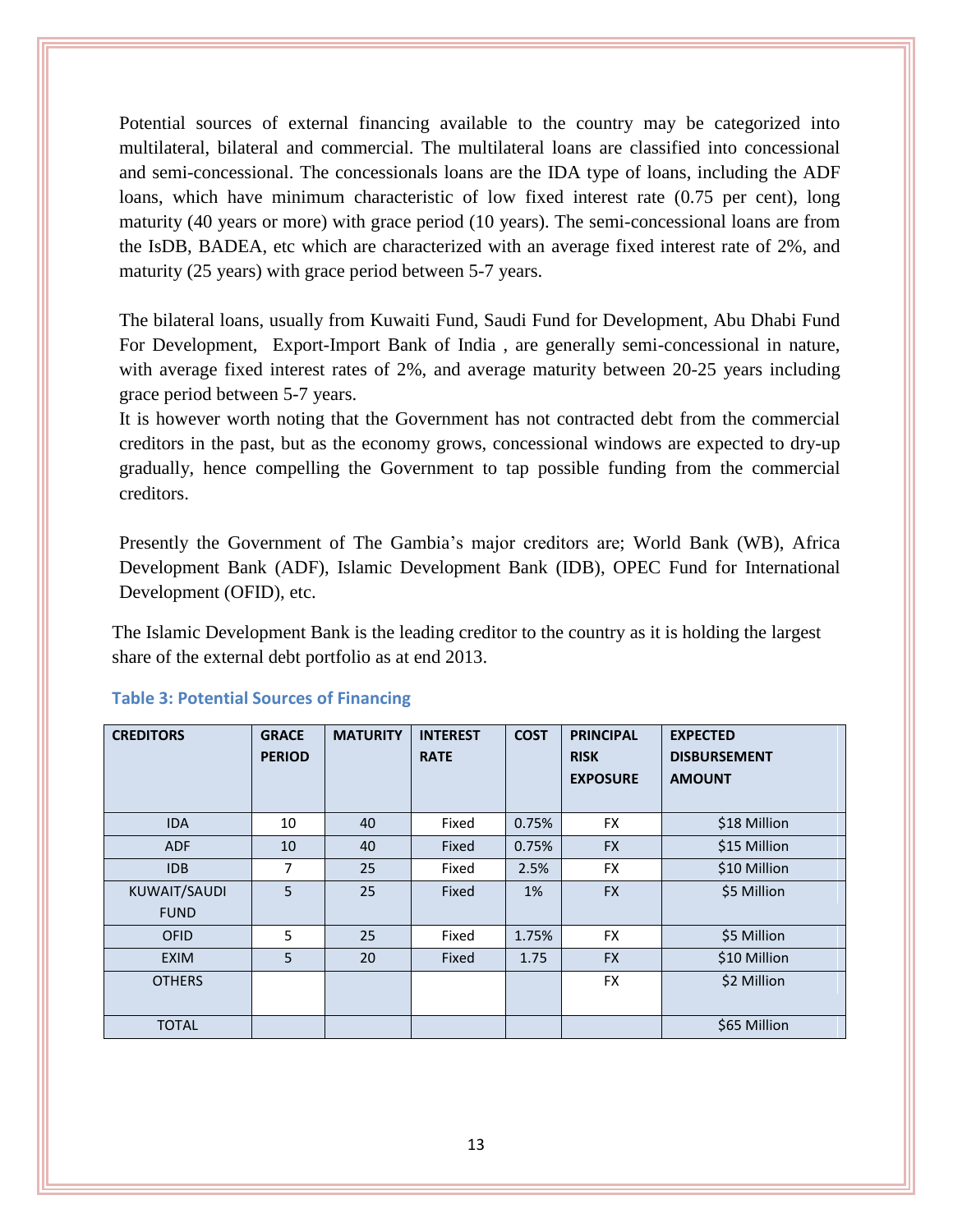#### <span id="page-18-0"></span>**4.2 Domestic Financing**

In addition to domestic debt market development, the Government's policy on domestic debt management, as expected, is to borrow consistently at the lowest possible cost and a prudent degree of risk from the domestic debt market without causing undue effects on monetary policy and financial sector development.

Domestic debt management policies includes among others: rolling over maturing principal, while paying interest through domestic revenue; financing of the budget deficit through marketable instruments; domestic debt market development and smoothening the redemption profile.

# <span id="page-18-1"></span>**4.3 Medium Term Financing Assumption**

Going forward, the Government will continue to contract concessional loans from both multilateral and bilateral sources. Notwithstanding, the Government would continue to pursue more semi-concessional loans in order to meet the national development goals.

Over the years, exclusive concessional borrowing might be less costly, however, its level of unpredictability in disbursement coupled with too many financial conditionality and limitations, has made it less ideal for profitable venture to meet Government infrastructural development goals.

In view of the former, the Government will consider semi concessional borrowing and joint financing from among the potential creditors or from new bilateral creditors. In the domestic market, the Gambia is planning to issue a 2 year bond in a bid to lengthen further, the domestic debt maturity.

External sources will continue to finance a bigger proportion of budget deficit in the medium term given the relatively low level of development in the domestic financial market and the policy to minimize crowding out of the private sector.

# <span id="page-18-2"></span>**5.0 BASELINE MACROECONOMIC ASSUMPTIONS AND ASSOCIATED RISKS**

The MTDS is consistent with the overall macroeconomic framework. Further, it incorporates additional strategies that slightly cater for the risk associated with fiscal slippages, should they occur. This section describes the basic assumptions on the economy in the medium term.

Based on the preliminary macroeconomic assumptions at the beginning of the 2014 budget cycle, iterations were carried out to come up with initial set of macroeconomic forecasts and targets to be incorporated in the MTDS. It is expected that this process will be repeated in each year's budget cycle to ensure that the MTDS is consistent with the latest medium term macroeconomic assumptions.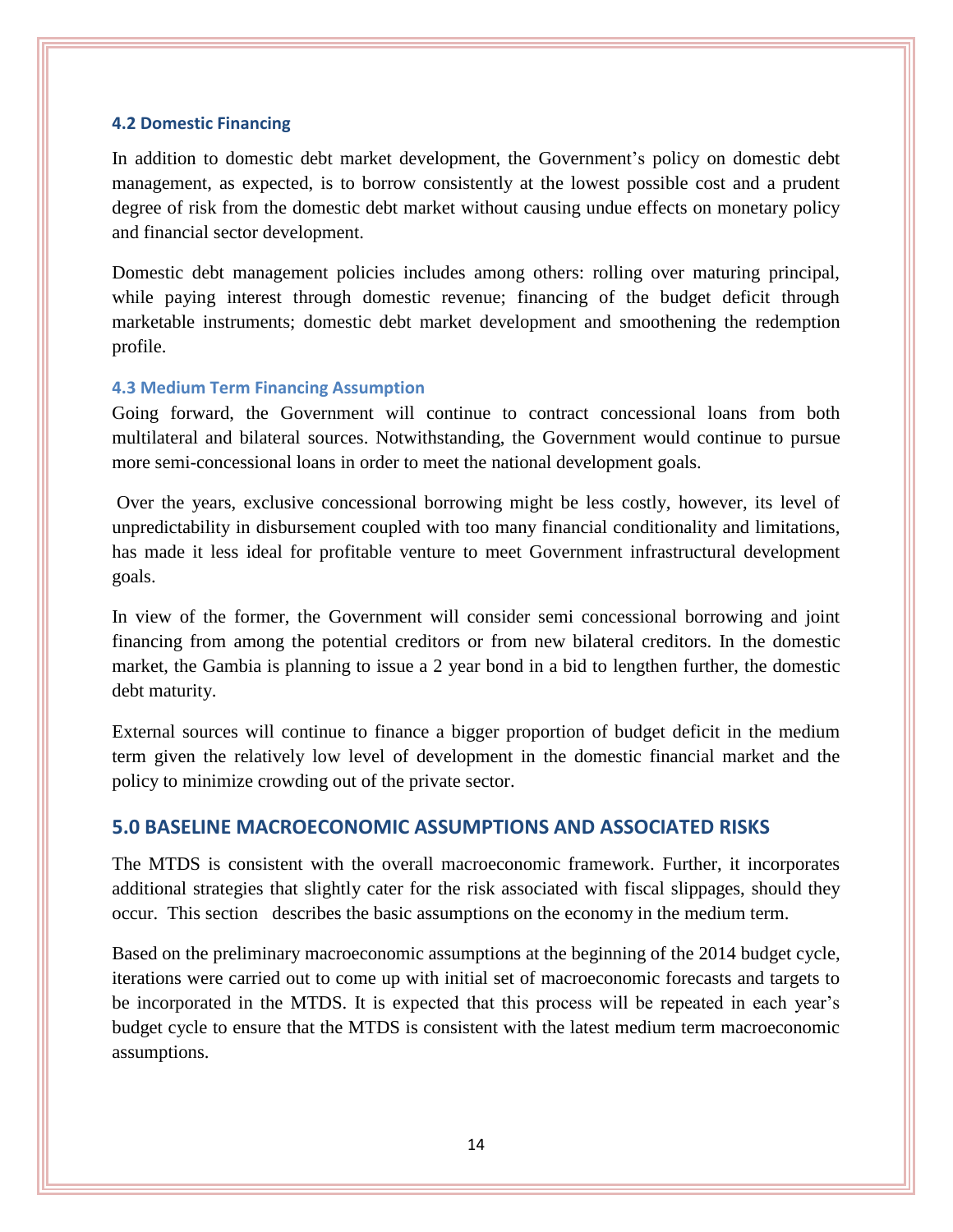#### <span id="page-19-0"></span>**5.1 Baseline Macroeconomic Assumptions**

Real GDP growth for 2014 was estimated at the start of the year to be 5.3% lower than the 5.6% and 6.1% recorded in 2013 and 2012 respectively. Similarly the Ebola epidemic in the West African states has greatly impacted on tourism receipts, thereby further starving off economic growth. Notwithstanding economic growth is projected to hover around 4% in 2015 and 6% in the medium term.

Consumer price inflation, measured by the National Consumer Price Index (NCPI), increased to 6.3% in September 2014, from 6.1% in September 2013. Food inflation remained unchanged at 7.3% whilst non-food inflation rose slightly to 4.8% from 4.2% in September 2013. Core inflation, which excludes the prices of volatile food items and energy, rose to 6.9% in September 2014 from 6.1% in the corresponding period in 2013. Inflation is expected to remain single digit in the medium term.

Going forward, the Government of the Gambia has devised policies to diversify the economy. These measures are enshrined in the Vision 2016 to achieve food self-sufficiency. In addition, through public private partnership, the Government is expecting the realization of a cashew production, processing plant in the medium term. This is expected to improve balance of payment in the medium to long term.

The monetary policy stance of the Central Bank of the Gambia continues to be restrictive in 2014 mainly to contain the exchange rate and inflationary pressures emanating from the weak external sector and the expansionary fiscal policy.

The reserve requirement was raised from 10 percent to 12 percent in May 2013, and then to 15 percent in August 2013. The foreign exchange exposure to be maintained by deposit money banks was as well lowered to 15 percent from 25 percent. This was in a bid to stabilize supply conditions in the foreign exchange market. These are blunt measures not used often but needed to help stem the tide of the sharp depreciation of the Dalasi.

Given the increase widening of the fiscal deficit, the Government is considering fiscal consolidation as high priority. This policy is expected to be effected through a cut in energy related cost from postpaid to pre-paid power meters, restriction on postpaid telephone bills, virements of fund, rationalization of diplomatic missions abroad and organizations' membership etc.

The global financial crisis has stalled economic growth in advanced countries therefore curtailing grants in least developed countries. Government grants over the past years since the financial crisis has considerable dwindled. However, the overhaul in tax collection policies by the Government has registered significant improvement in revenue collection since the introduction of VAT in 2013. Similarly, in order to boost revenue collection, reforms have been under taken in some sectors such as liberalization of fuel prices and increase the levy on telecommunication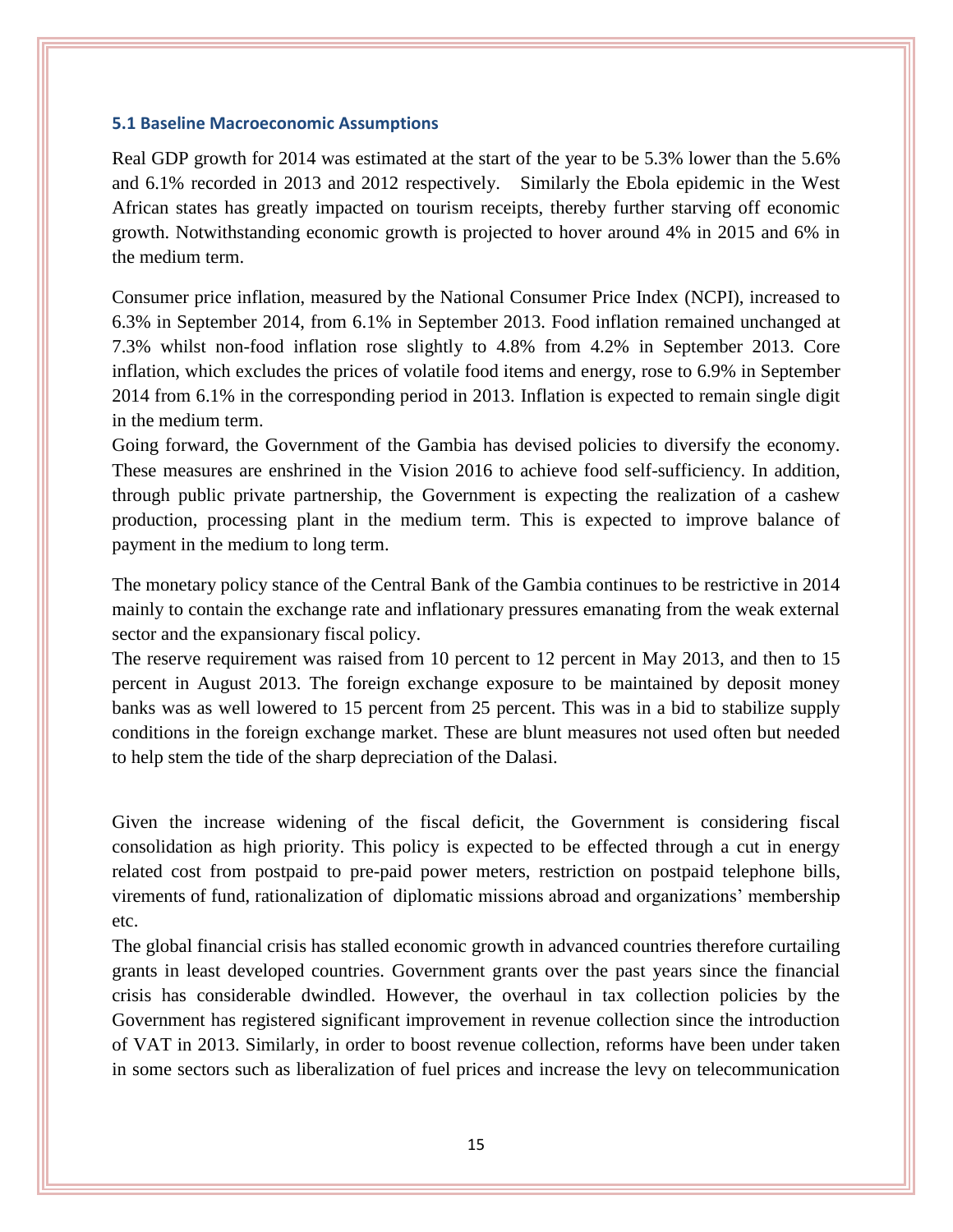companies. These reforms are expected to increase revenue growth by 15% in 2015 and 18% in the medium term.

The Gambia has been experiencing persistent current account deficit attributed largely to the low export base and the heavy reliance on import of goods and services. The balance of payment statistics for the first half of 2014 indicated an overall deficit of USD 2.15 million, lower than the deficit of USD 5.6 million in the first half of 2013. The slight improvement in the overall balance was due to the increased in the capital and financial account balance. The current account on the other hand, registered a wider deficit of USD 58.06 million from USD 38.25 million in the first half of 2013. The deterioration in the current account was attributable to increased net payments in the income and services account and the widening deficit in the trade balance. The agricultural output gap coupled with a surged in energy prices caused a hike in imports bills in 2014. The increase in imports and low re-export trade receipts exerted pressure on the international foreign reserves.

#### <span id="page-20-0"></span>**5.2 Risks to Baseline Macroeconomic Assumptions**

#### <span id="page-20-1"></span>**5.2.1 Output Risks**

The economy is susceptible to drought and late rains. The occurrence of this natural factors have great ramification on agricultural output in particular and economic growth in general. Agricultural output constitutes 22% of Gross Domestic Production (GDP) in 2012. The 2011 drought which led to a 60% drop in crop production resulted to growth contracting by 4.3%. The Government has been engaged in efforts to diversify the economy and shift from traditional methods of farming to mechanized agriculture is expected to mitigate the underlying risk in exports receipts.

#### **5.2.2 Inflation and Exchange rate Risk**

Inflation has been within tolerable margin of a single digit over the years. However, the volatility of commodity prices in the international market poses an imminent risk on inflation in the domestic market through the pass through effect of exchange rate fluctuation. In addition, the continued fiscal dominance would invariably increase money supply and thus triggers inflationary pressures in the domestic market.

#### <span id="page-20-2"></span>**5.2.3 Balance of Payments Risks:**

The volatility in global food and oil prices poses risk to Gambia's balance of payment deficit. Further, the risk to a drop in agricultural output (a major foreign exchange earner) and the poor performance of the tourism sector would invariably impact the current account deficit.

Another critical risk to balance of payment is the benignant economic growth in the advanced economies. This is expected to limit the level of inflows in the form of grants and budget support. Setbacks in the tourism sector has caused undue constrain on the supply of foreign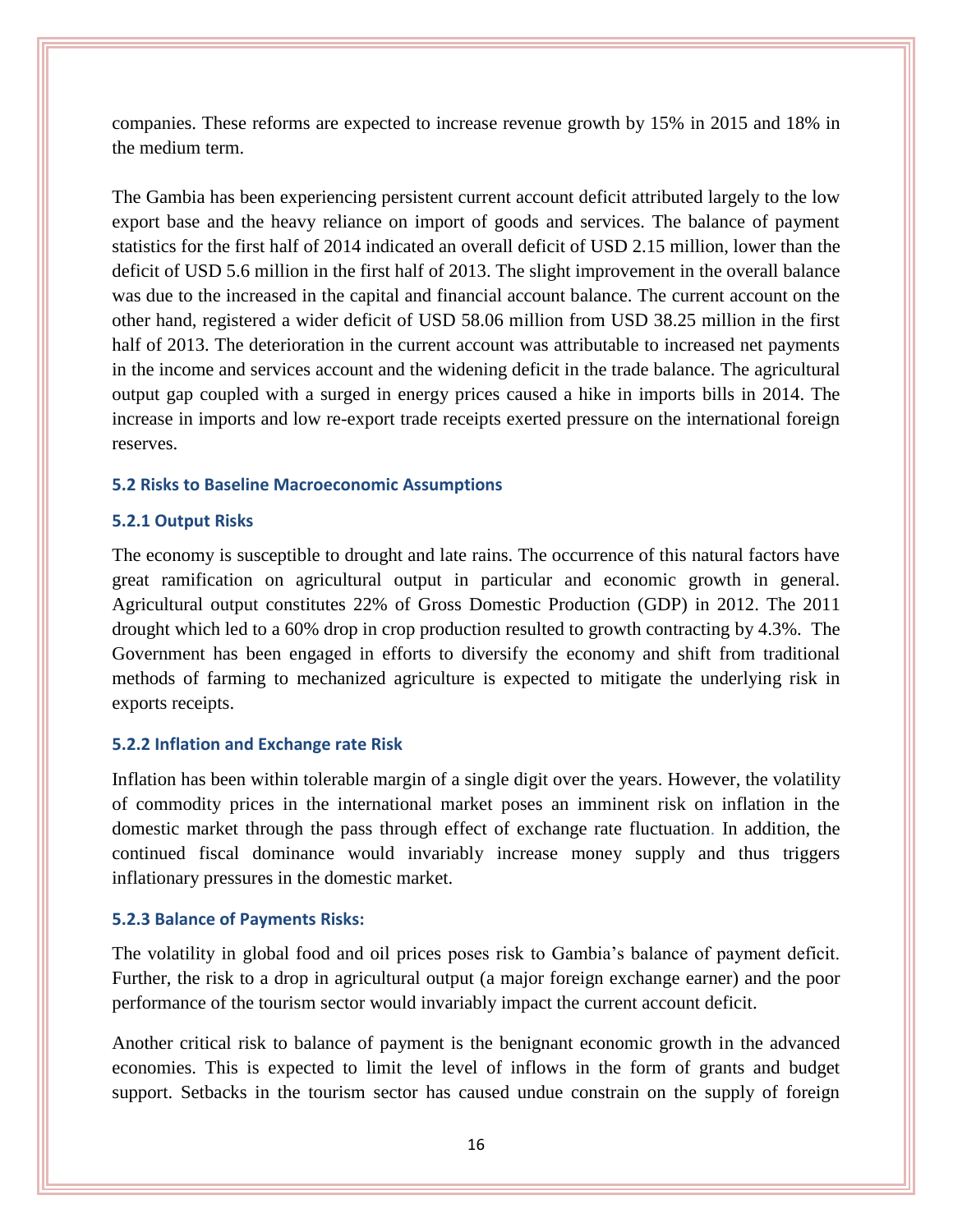currency in the domestic market. This is expected to exacerbate pressure on the local currency (**Dalasi**). Finally, an unprecedented increase in contingent liabilities related to Government guarantees of public enterprises will considerably put pressure on the reserves.

#### <span id="page-21-0"></span>**5.2.4 Monetary Risk**

The fluctuations in world oil and food prices pose risks to inflation. In addition, if the balance of payments risks materialize, a sharp depreciation of the exchange rate would lead to an increase in inflation. The occurrence of drought and/or floods in the country may lead to high inflation that cannot be contained by monetary policy.

The continued monetization of the fiscal deficit is poised to spike inflation, hence warranting the central bank further tightening monetary policy through interest rate hikes. A spike in domestic interest rates would invariably stall economic growth and increase cost to Government borrowing. This will wane Governments capacity to meet their obligation and poses a threat to debt sustainability.

The robustness of the analysis is based on the resilience of the macro fundamentals and typically the baseline assumptions for the economic growth, external and fiscal balance, and the monetary sector. The overall budget balance assumption is anchored on a strong GDP growth, propelled by the strong fiscal stance which is enhanced by the revenue coming from tax sources.

# <span id="page-21-1"></span>**6.0 COST-RISK ANALYSIS OF ALTERNATIVE DEBT MANAGEMENT STRATEGIES**

#### **6.1 Baseline Pricing Assumptions**

The baseline exchange rate projection assumes 5% depreciation per annum over the next three years. The robustness of the alternative debt management strategies was assessed under three scenarios based on interest and exchange rate shocks. It was assumed that shocks materialize in the year 2015/16, and that all shocks are sustained through FY2016/17. The cost of all marketbased borrowing increases in all years. For the purpose of this analysis, three typical shocks stemming from exchange rate, short term interest rates and a combination of these are considered.

#### **Scenario1: 30%Depreciation of the GMD against US Dollar**

It is expected that 30% depreciation of the domestic currency against the USD in FY2015/16 over the baseline projection may materialize. As a result, the Gambian Dalasi is expected to depreciate by 30% to the US Dollar. (**Chart: 9**). The shock is assumed to be sustained throughout the projection period. The cost of borrowing at all tenors is assumed to remain the same as the baseline scenarios.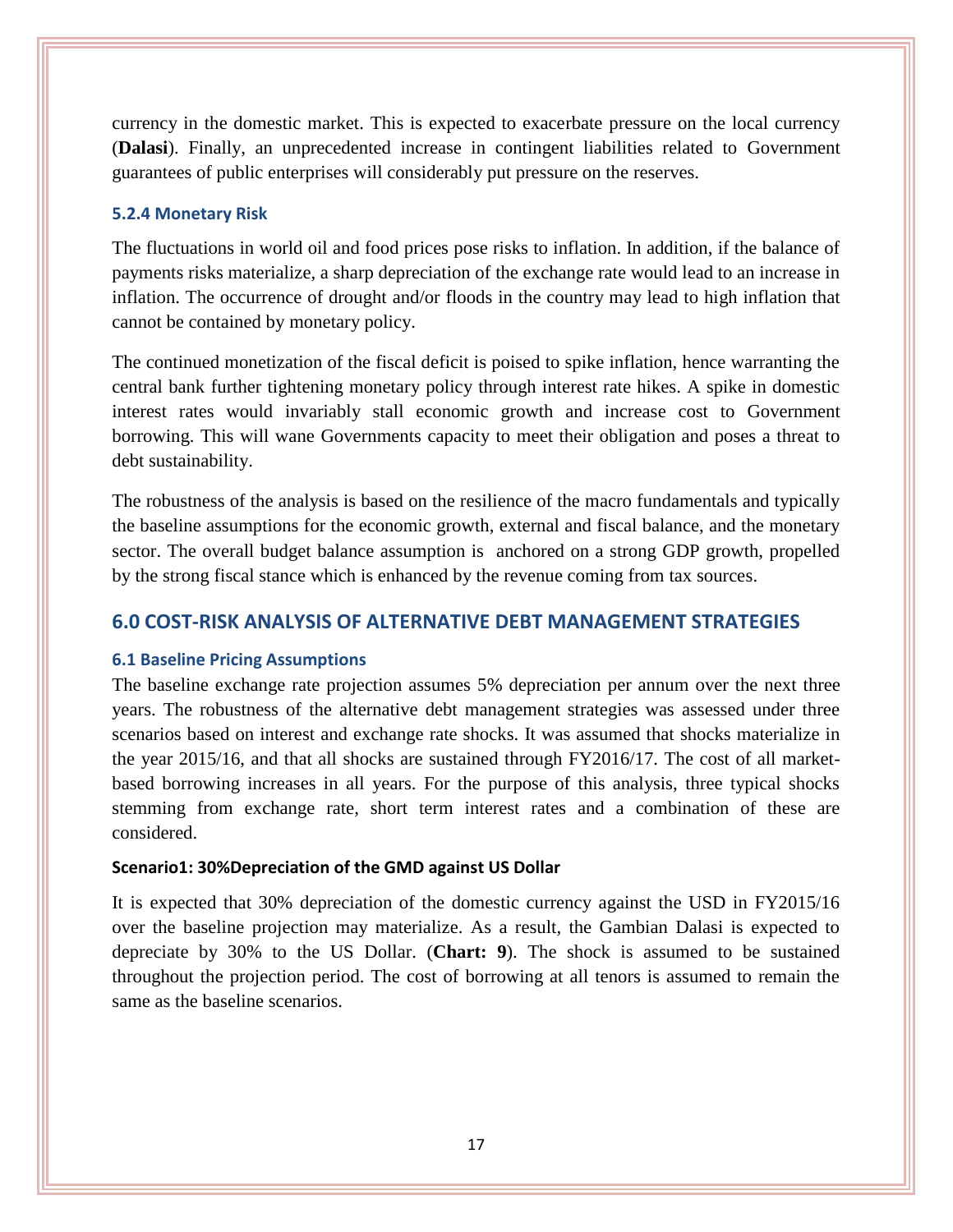

**Chart: 9 Exchange Rate Projections: Baseline and 30% Depreciation**

**Scenario 2:** This scenario assumes an upward parallel shift of the short term yield curve by 3% for all the domestic instruments. This shock is consistent with the macroeconomic target of raising real interest rates from the current level to zero, given the inflation target of 5%. Under this stress scenario, there is a combined shock of Interest and exchange rate shock of 15 percent depreciation of the domestic currency against the US Dollar. The combine shock shows on average a 4 percent raise in shock from the baseline to the year 2015 and thereafter it shows a slide drop in 2016 and 2017.

**Scenario 3:** In this scenario, the Gambian Dalasi depreciates vis-à-vis USD, while all domestic interest rates increase by reasonable margin at all maturities. This reflects the likelihood that interest rates would likely react to an external shock that affects the exchange rate. A combined shock of exchange rate depreciation and an increased of domestic debt yield curve are assumed in this scenario.

#### <span id="page-22-0"></span>**6.1.1 External Sources**

This MTDS assumed both concessional and semi-concessional external financing. All multilateral loans are assumed to be concessional with average interest rate of 1%, a 25 years maturity and with 7 years grace period.

All bilateral loans are considered to be semi-concessional with a mix of both fixed and floating rate.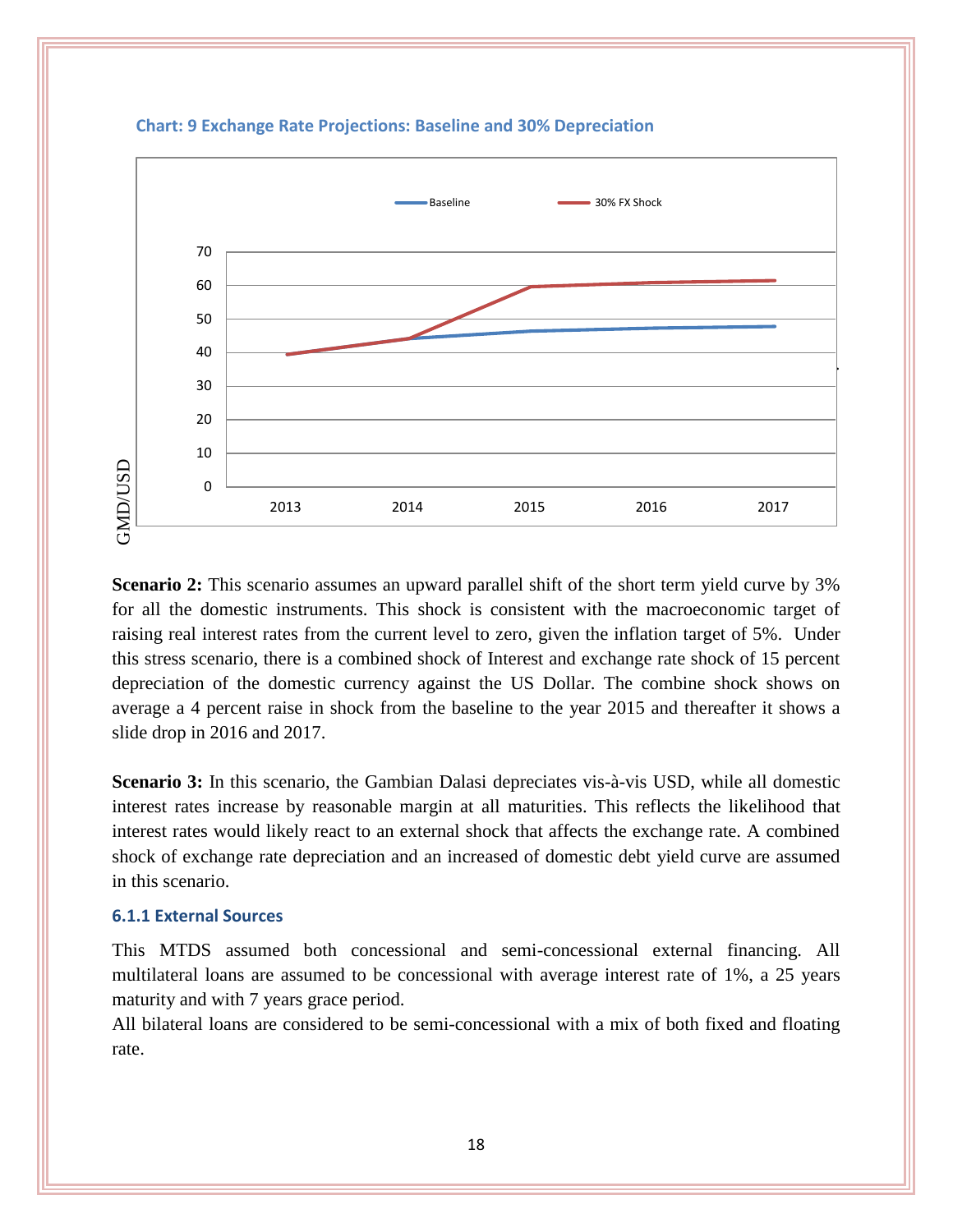Fixed interest rates are priced on average 1.8% while floating is LIBOR plus 300 basis points. Semi-concessional loans have maturity of 20 years and a grace period of 6 years. The pricing reflects the current composition with no access to international markets.

#### <span id="page-23-0"></span>**6.1.2 Domestic Sources**

The future pricing of domestic financing is a reflection of the historical interest rates. This is as a result of the narrowness of the domestic debt market which makes it almost impossible to predict the domestic interest rates.

#### <span id="page-23-1"></span>**6.2 Description of shock scenarios**

The robustness of each of the alternative debt management strategies were assessed under three indicators; Debt Stock to GDP, Interest Payments to GDP and PV of Debt to GDP ratio as at end 2017. The magnitude of the shocks was informed by the historical performance of the Gambia's interest and exchange rates shocks. Thus, the shocks are expected to be sustainable in the preceding years.

### <span id="page-23-2"></span>**6.3 Description of Alternative Debt Management Strategies**

In due consideration of the cost risk analysis of the existing debt portfolio and the nature of macroeconomic variables, it is apparent that the most potent threat to debt sustainability is the increasing level of domestic debt due to fiscal policy. This is manifested by the net domestic borrowing remaining pretty high at 10% of GDP as at end 2014. It is evident that short tenor Government bills are not only extremely vulnerable to re-fixing but also to roll over risk. This kind of situation calls for diversifying sources of funding in order to minimize cost associated to obtaining those funds.

Taking into account the constrained enunciated above, four alternative debt management strategies were outlined. However, despite their difference in NDB target; these strategies have a common underlying goal to maximize external borrowing and reduce net domestic borrowing towards 1%.

**Strtegy1** is a slight improvement on the status quo but largely continuing high net domestic borrowing including heavy reliance on central bank financing at very low interest rate. Under this scenario, the net domestic borrowing as end 2014 of 10% GDP was reduced to 2.5%, 2.00% and 1.5% for 2015, 2016 and 2017 respectively. Domestic borrowing is going to finance 86% of financing needs of the Government through monetization of the fiscal deficit.

**Strategy2** completely discontinue central bank monetization of the fiscal deficit; reduce NDB to 1% of GDP in 2015 and thereafter to zero in 2016 and 2017. Domestic debt market development is also considered under this strategy by introducing 2 year bond in 2015.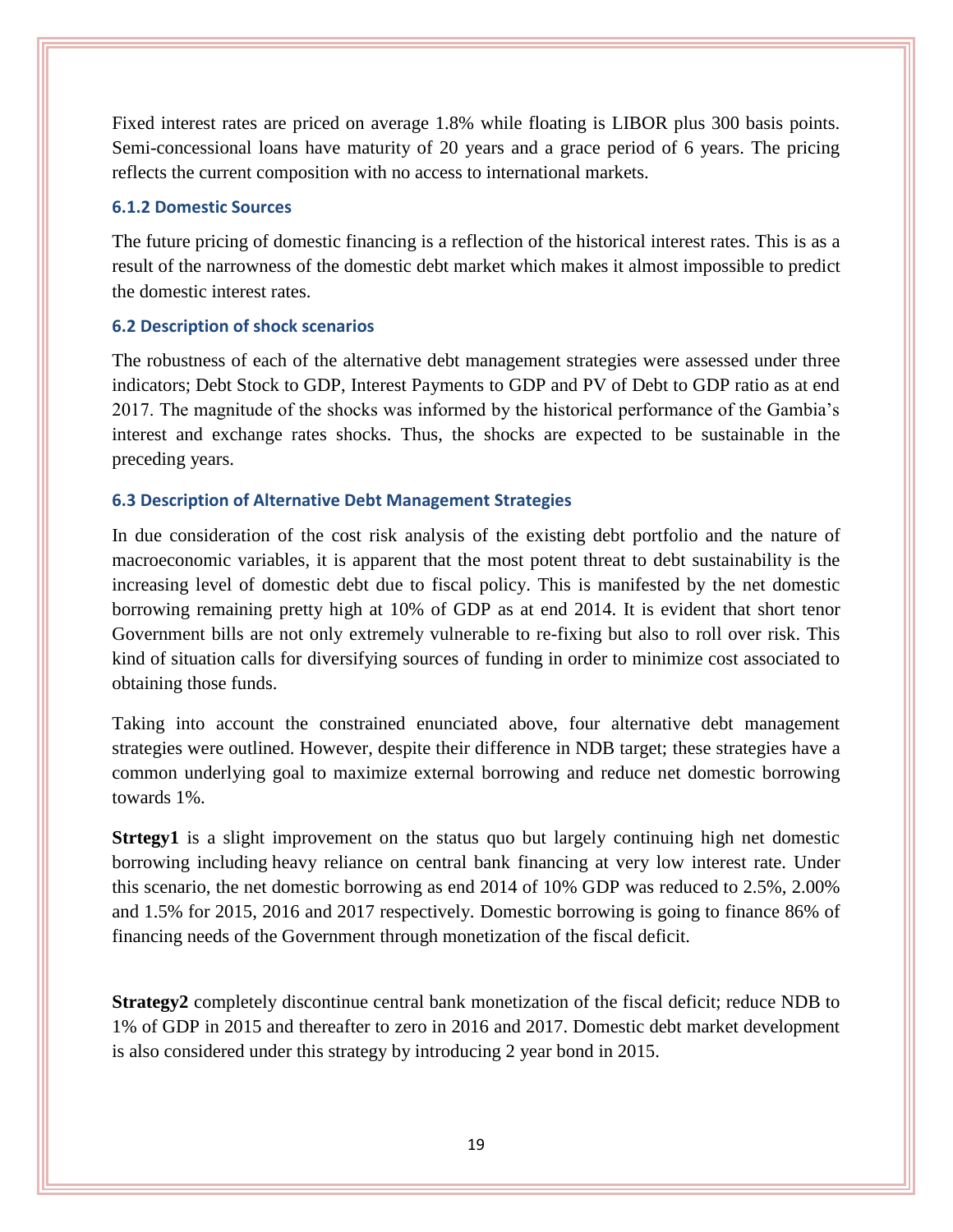**Strategy3** There is no central bank financing and no domestic debt market development. There is 100% treasury bills domestic borrowing and a mixture of semi and concessional external borrowing. The NDB target of the strategy is 2% of GDP in 2015, 1% of GDP in 2016 and zero percent of GDP in 2017.

**Strategy4** is similar to S3 in terms of NDB limits but under S4 more concessional external borrowing is considered and a bit of domestic debt market development (**Table: 4**). **Table 4 Description of Alternative Strategies**

<span id="page-24-1"></span>

| <b>Strategy</b>           | S <sub>1</sub> | S <sub>2</sub> | <b>S3</b> | <b>S4</b> |
|---------------------------|----------------|----------------|-----------|-----------|
| <b>Multi-Concessional</b> | 11%            | 17%            | 12%       | 15%       |
| <b>Semi-Concessional</b>  | 3%             | 2%             | 3%        | 2%        |
| <b>Total External</b>     | 14%            | 19%            | 15%       | 17%       |
| <b>T-bill</b>             | 70%            | 67%            | 81%       | 65%       |
| 2yr Bond                  | 0%             | 12%            | 0%        | 14%       |
| 10/15yr Bond              | 5%             | 0%             | 0%        | $0\%$     |
| <b>Per/30yr Bond</b>      | 11%            | 4%             | 3%        | 3%        |
| <b>Total Domestic</b>     | 86%            | 82%            | 85%       | 83%       |

# <span id="page-24-0"></span>**6.4 Cost and Risk Analysis of Alternative Debt Management Strategies**

The cost and risk associated with each of the four strategies were assessed under the baseline macroeconomic assumption and risk scenarios. **Table: 5** below show the performances of the fours strategies using risk indicators such as debt to GDP, NPV of debt to GDP and Interest payment to GDP.

# <span id="page-24-2"></span>**Table 5: Cost Risk Analysis under Different Strategies**

| <b>Risk Indicators</b>    |                                    | 2013    | As at end FY2017 |                |                |           |
|---------------------------|------------------------------------|---------|------------------|----------------|----------------|-----------|
|                           |                                    | Current | S <sub>1</sub>   | S <sub>2</sub> | S <sub>3</sub> | <b>S4</b> |
| Nominal debt as % of GDP  |                                    | 98.0    | 89.7             | 91.4           | 91.2           | 91.9      |
| PV as % of GDP            |                                    | 84.4    | 74.4             | 73.1           | 73.7           | 74.2      |
| Implied interest rate (%) |                                    | 6.3     | 6.6              | 7.7            | 7.6            | 8.1       |
| Refinancing risk          | ATM External Portfolio (years)     | 11.1    | 12.0             | 13.8           | 12.4           | 13.7      |
|                           | ATM Domestic Portfolio (years)     | 2.6     | 7.4              | 3.7            | 3.4            | 3.6       |
|                           | ATM Total Portfolio (years)        | 7.2     | 9.9              | 9.8            | 8.7            | 9.5       |
| Interest rate risk        | ATR (years)                        | 7.0     | 9.8              | 9.7            | 8.6            | 9.5       |
|                           | Debt re-fixing in 1yr (% of total) | 42.7    | 24.5             | 29.4           | 36.4           | 29.0      |
|                           | Fixed rate debt (% of total)       | 97.2    | 98.2             | 98.3           | 98.2           | 98.3      |
| FX risk                   | FX debt as % of total              | 54.6    | 54.9             | 60.6           | 58.7           | 59.0      |
|                           | ST FX debt as % of reserves        | 15.7    | 8.5              | 8.5            | 8.5            | 8.5       |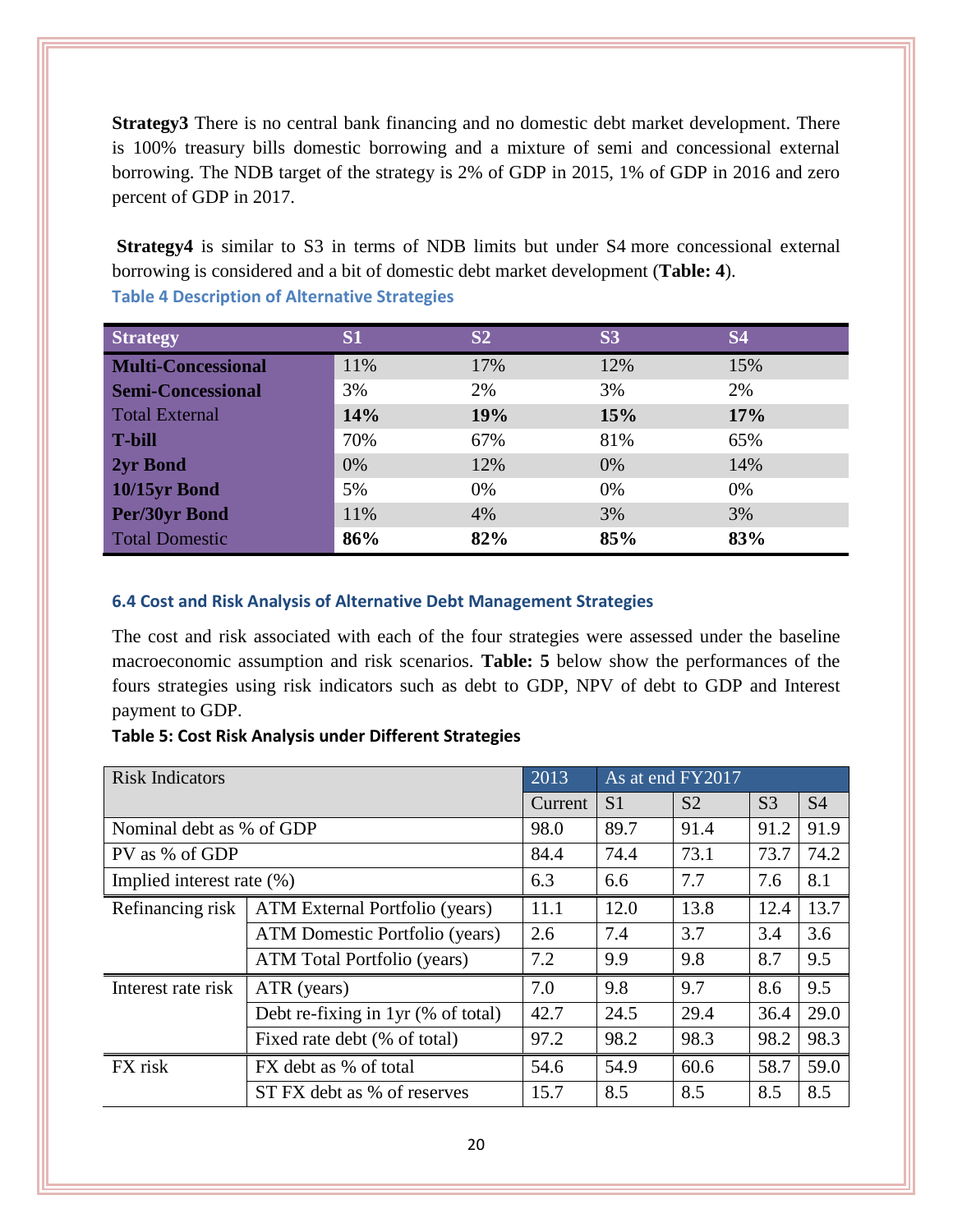Analysis of medium term debt indicators suggests that **Strategy 1** dominates all other strategies in terms of Nominal debt to GDP and interest payment to GDP. Similarly, maximum**<sup>2</sup>** risk generated by combined shocks on interest rate and exchange rate measured in terms of debt-to-GDP is the same across all strategies, interest payments risk indicators also favors Strategy 1.This is consistent with the fact that central bank continue to monetize Government debt through securitization of treasury bills. Strategy 1 is not desirable due to its grave implication on monetary policy. See (**Chart 10**)



#### <span id="page-25-0"></span>**Chart: 10 Cost Risk Analysis under Different Financing Scenarios**

 $\overline{\phantom{a}}$ 

 $2$  Maximum risk is the difference between maximum cost indicator under different scenarios and baselines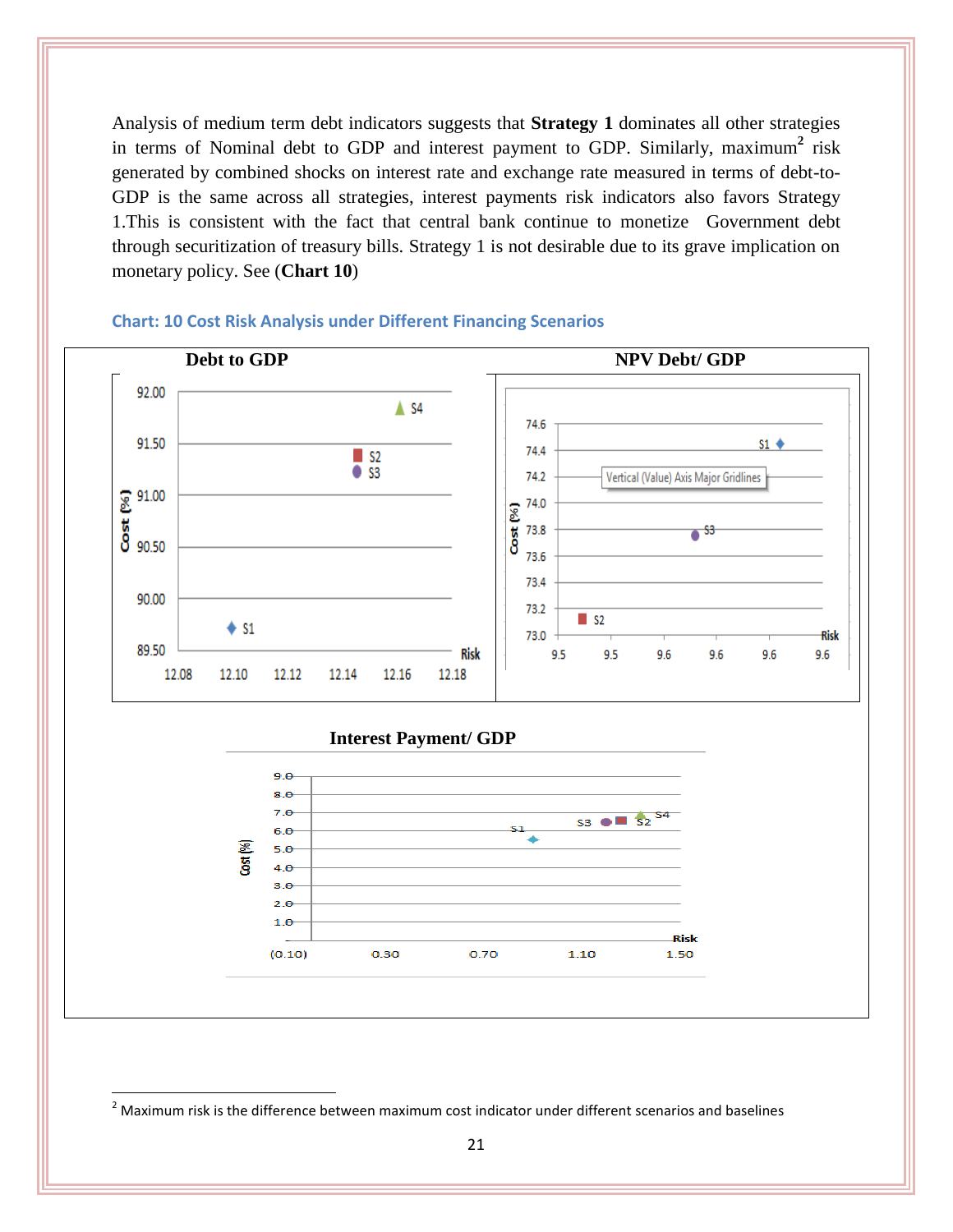**Strategy 2** stood out to be the dominating strategy in terms of PV of debt to GDP. Despite Strategy 1 dominance in both Nominal debt to GDP and Interest payment to GDP, Strategy 2 is the strategy that maximizes concessional external borrowing and therefore, the most desirable – ceteris paribus. In addition, the strategy reduces the refinancing risk as it lengthen average time to maturity of the domestic portfolio and reduces exposure to interest rate risk by raising the proportion of debt that has a fixed interest rate. It also deepens the domestic debt market through the introduction of a two year bond.

**Strategy 3** stood out to be the second best strategy in terms of cost and risk analysis indicatorsdebt to GDP, NPV to GDP and interest payment to GDP. Strategy 3, although not in conformity with the NDB target of 1% of GDP; has to some extend been systematically narrowed towards progressive reduction of the NDB to 2% 2015, 1% 2016 and zero thereafter.

**Strategy 4** is the least desirable among all the alternative strategies. In the risk analysis indicators Strategy 4 ranked last for both Debt to GDP and interest payment to GDP. In addition, it stood second to last in NPV of debt to GDP. However, in terms of ATM in external portfolio, Strategy 4 has the longest years of maturity owing to its goal of only contracting concessional loans.



#### <span id="page-26-0"></span> **Chart: 11 Redemption Profile under different Strategies as at end 2017**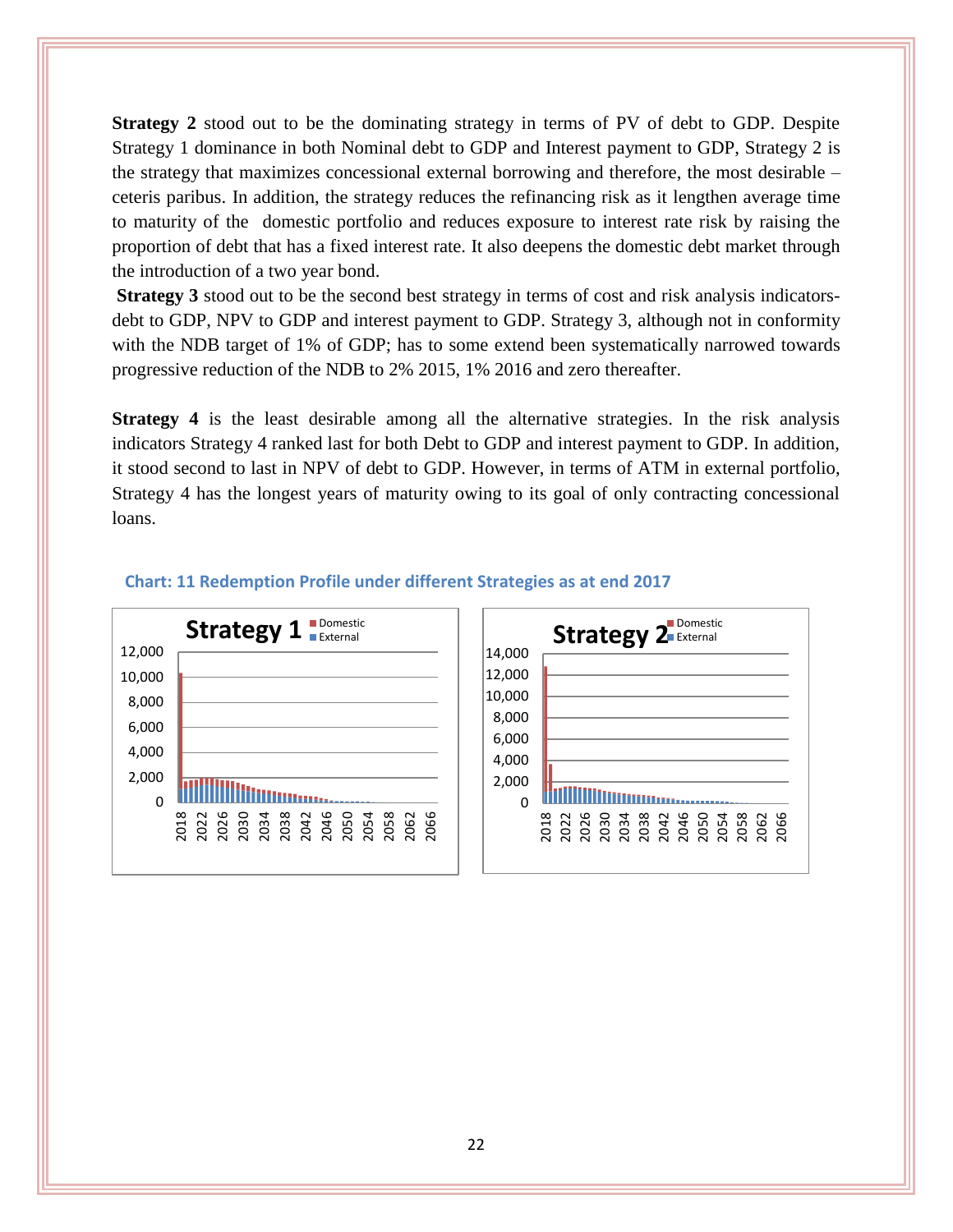

# <span id="page-27-0"></span>7.0 INSTITUTIONAL ARRANGEMENTS

The Government of the Gambia recently has enacted a comprehensive Public Finance Law (2014) where all the necessary and required standard legislation provisions for Public Debt Management are provided. The law provided adequate protection for the investor community and strengthens further the institutional arrangement of overall debt management processes and practices.

The Minister of Finance and Economic Affairs is the only Government official entitled to borrow and/or on-lend money from any legal entity or person and to enter into a guarantee or indemnity with third parties. In addition, the Act determines that the Minister of Finance chooses the form, the terms and conditions and instruments of borrowing, subject to the condition that, in matters relating to monetary policy shall consult the CBG. The National Assembly ratifies external loans and guarantees<sup>3</sup>.

The Central Bank of The Gambia is entrusted with the issue and management of domestic debt issued on the terms and conditions that are agreed upon between the Government and the Bank<sup>4</sup>. However, as the Loan and Debt Management Unit of MoFEA enhances its capacity, MoFEA will take a more proactive role on the reporting, recording and management of domestic debt<sup>5</sup>.

The Directorate of Loans and Debt Management (DLDM), at MoFEA, have the principal responsibility for the management and implementation of public debt operations in The Gambia. DLDM comprises: Front Office, responsible for resource mobilization (external loans and credits negotiation); Middle Office, responsible for the preparation of MTDS and coordinating the Debt

 $\overline{\phantom{a}}$ 

 $3$  Section 35 – GBMA Act 2004

 $^4$  CBG Act 2005

<sup>5</sup> MOU – DoSFEA (re-named MoFEA) and CBG